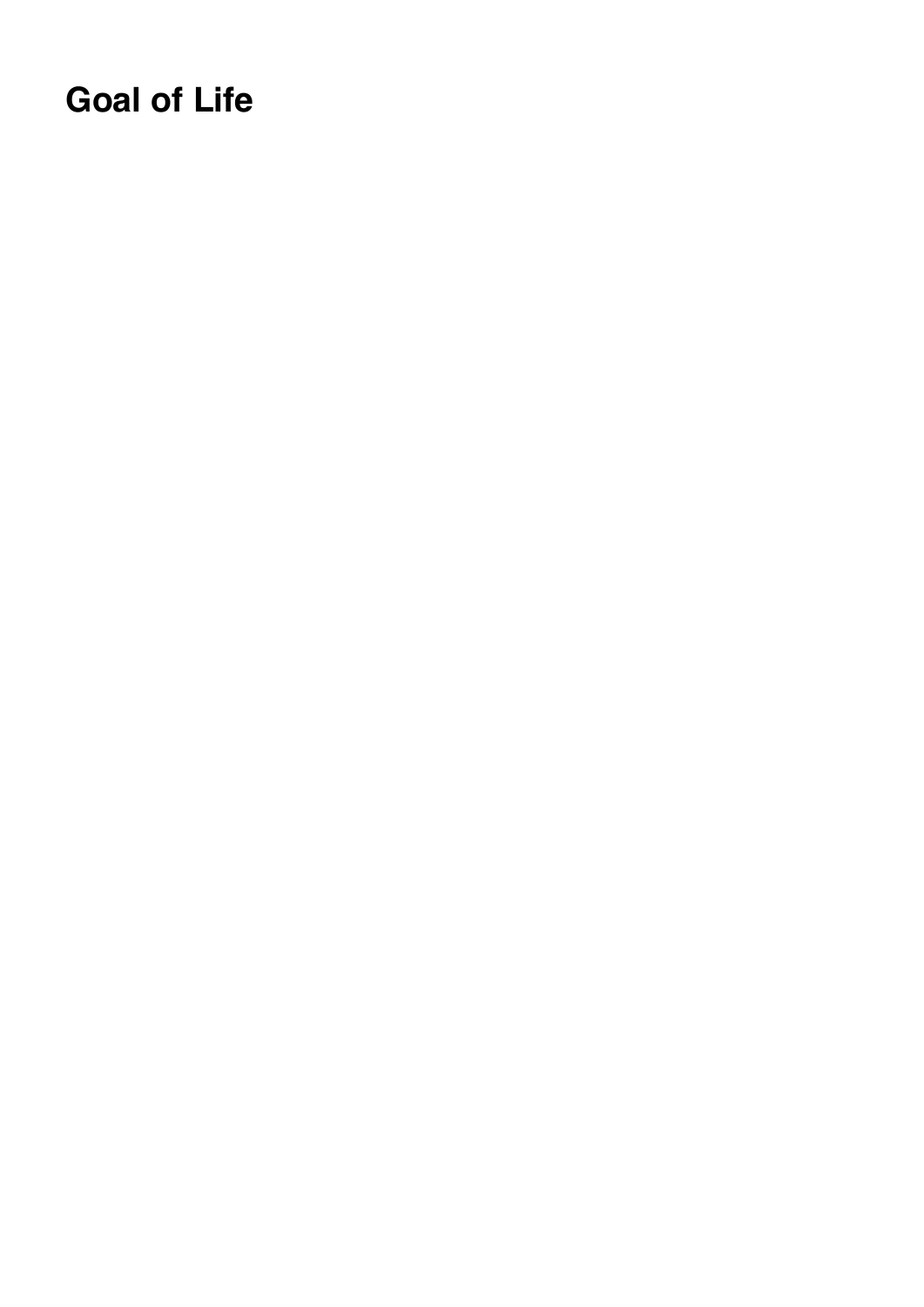# **Goal of Life**



# Murtadha Mutahhari

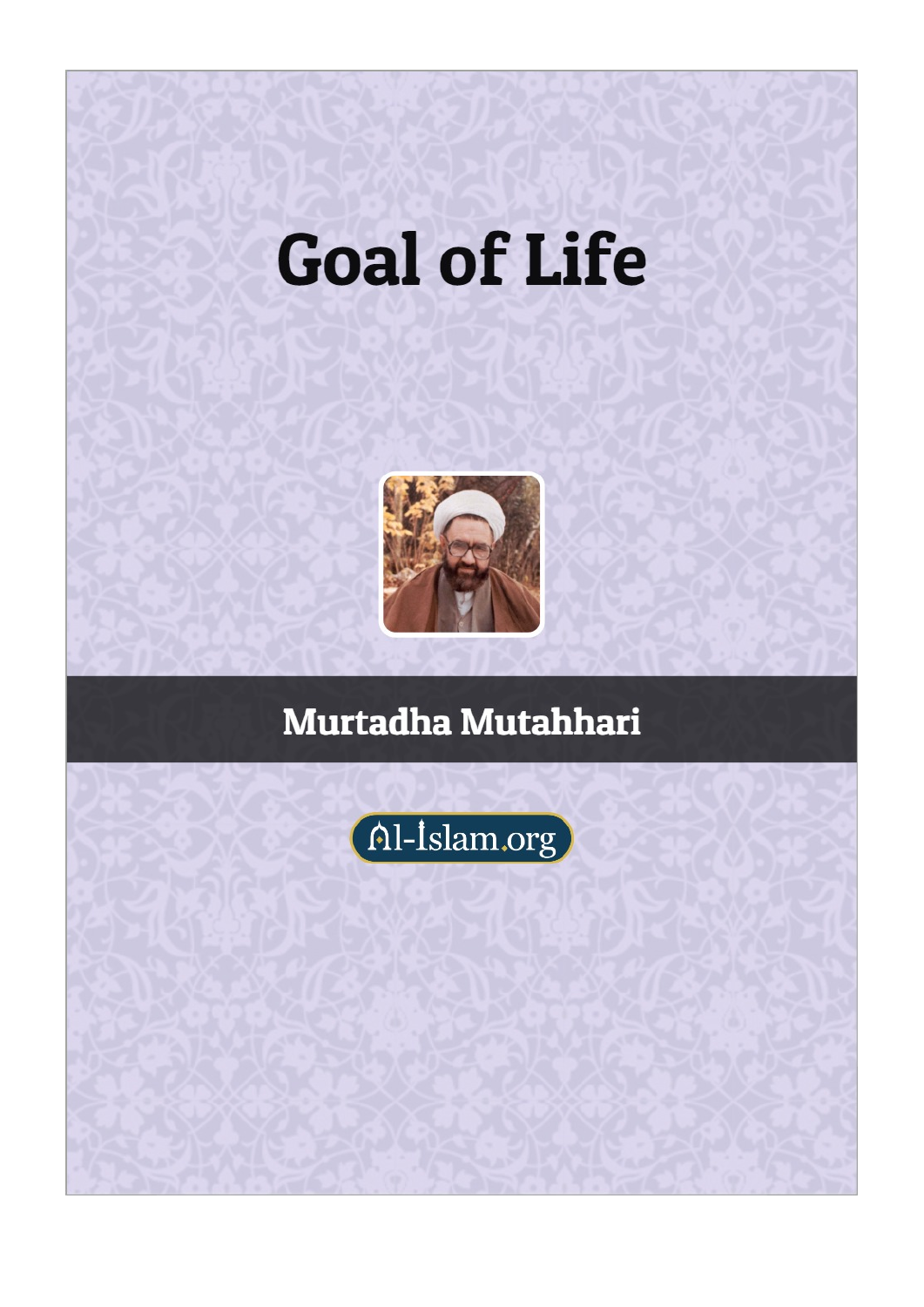#### **Author(s):**

[Murtadha Mutahhari](https://www.al-islam.org/person/murtadha-mutahhari) [1]

#### **Publisher(s):**

[Bethat Islamic Research Centre \(BIRC\) Qom - Iran](https://www.al-islam.org/organization/bethat-islamic-research-centre-birc-qom-iran) [2]

This text contains five lectures that revolve around God, as the ultimate Goal of Life, discussing about topics such as the goal of creation, individual and social ethics, human perfection and Islamic monotheism.

#### [Get PDF \[](https://www.al-islam.org/printpdf/book/export/html/21344)3] [Get EPUB \[](https://www.al-islam.org/printepub/book/export/html/21344)4] [Get MOBI](https://www.al-islam.org/printmobi/book/export/html/21344) [5]

#### **Topic Tags:**

[Life](https://www.al-islam.org/tags/life) [6] [Goal of Life](https://www.al-islam.org/tags/goals) [7] [Ethics](https://www.al-islam.org/tags/ethics) [8] [Perfection](https://www.al-islam.org/tags/perfection) [9]

### **Editor's Note**

These five lectures revolve around God, as the ultimate Goal of Life. The first lecture is introductory in content and the last one serves the purpose of summary and conclusion. The Introduction by the first publisher has been retained to emphasize the usefulness of these lectures. It poses a crucial question: "Are all the pains and sufferings, which have made life so bitter for mankind today, not due to the lack of human recognition of the goal of life?"

Lecture one deals with the above question in the context of the prophetic missions. It points out, Creation has a goal which is one of achieving perfection – on the part of the created, as envisaged by the Creator. Prophetic missions are acknowledged as enhancing this process. In the light of the divine revelations, individuals are called upon to realize their potential-and achieve the goal of their respective life, which, in its perfectibility before eventual return to the Creator, is identical with that of all creations .

Lecture two points out that a school of philosophical thought needs spiritual ideals, too, so that both individuals and their societies have objectives to strive for. It emphasizes their inborn spiritual or conscientious responsibility to the Creator. ("If there were no God, everything would be permissible."). Its accomplishment is visualized on the basis of mutuality of human concern as part of the oneness of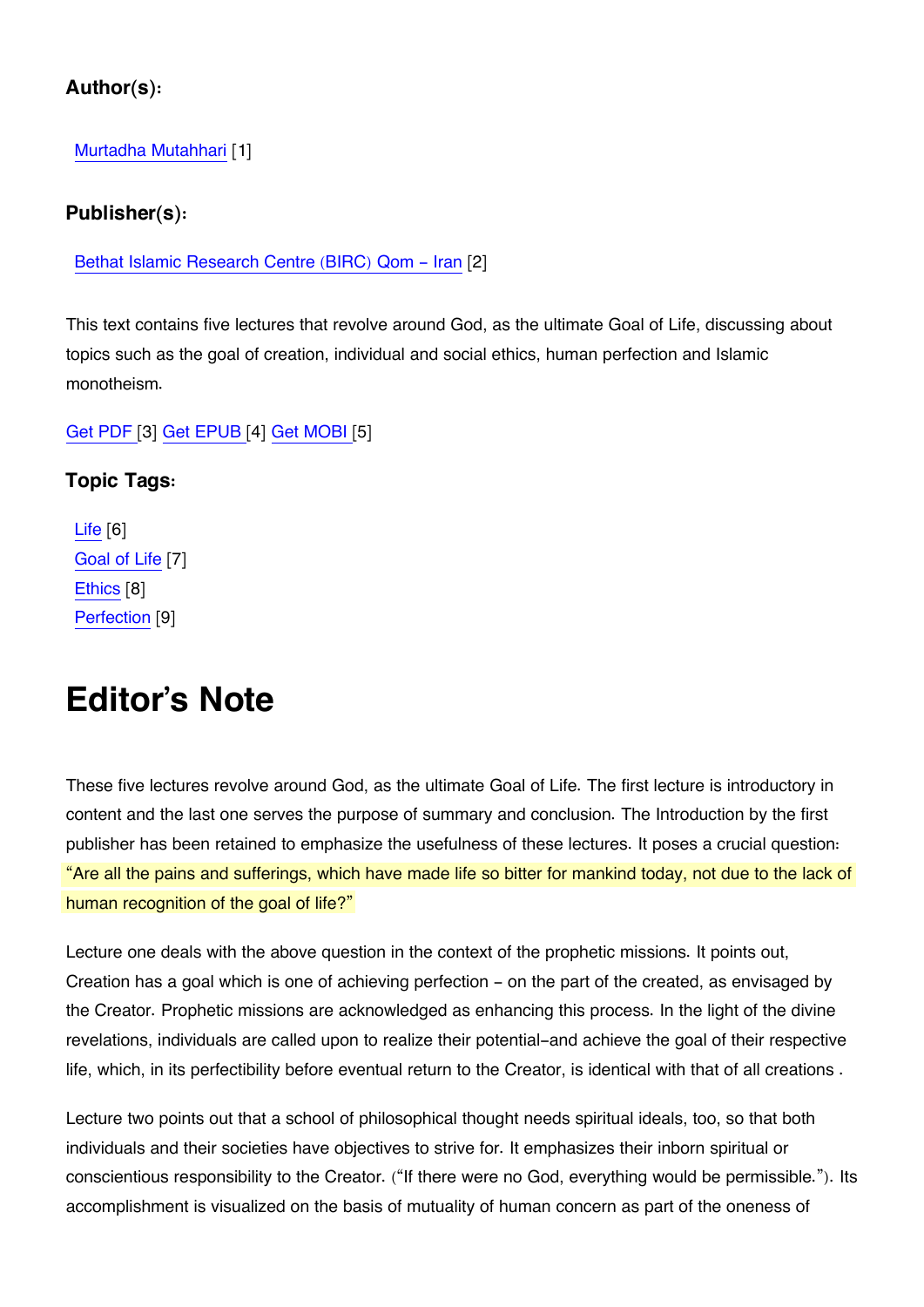mankind.

Lecture three explains that faith is crucial to any school of thought or social ideology, in that it promotes love, affection and similar other virtues among people. In this context, it elaborates on the implications of monotheism in Islam, specially in lending a universal perspective that extends beyond dialectical materialism and humanism.

Lecture four examines Islamic Faith as a motive force for attaining human perfection. Having faith because it carries with it some beneficial effects is not considered a blessing in itself, since it requires to be constantly perfected. In fact, deriving benefits is not, or ought not to be, the aim.

In the words of Ibn Sina it is like " working for a wage so that, without that wage, there would be no willingness to work". The relevant Islamic logic concerning prayers is well summed up by Hadrat Ali (a) when he said: "O' God. I do not worship you for fear of your Fire, nor for cupidity in desiring heaven; I worship you because you are worthy of it".

Lecture five evaluates various schools of thought concerning human perfection, including the views of Socrates, Plato, Gnostics and intellect- oriented divine philosophers. It concludes that God is not comparable to a father or anyone or anything else of the paternal kind. He is what He is and other things, too, are attributable to Him. As Sa'di's Boostan puts it: "The way of intellect is a maze; but, for the wise, there is nothing but God ." Knowledge, wisdom, sense of justice, truth, beauty, liberty and loving others are all inculcated and enhanced for His sake even as His blessings. These deserve grateful acknowledgment not merely in formal worship, but through constant awareness and rectitude of action and behavior.

M. K. Ali

Mehr, 1361 A.H (Solar) October, 1982

# **Translator's Preface**

The martyred scholar, Murtadha Mutahhari was born in 1918 in the village of Fariman of Mashad in Khorassan. He studied for 16 years at the Divinity College of Qum in the branches of literature, philosophy, jurisprudence and some other Islamic subjects, Then, for several years, he acted as professor of theology and philosophy in the same college and at Tehran University.

Then he turned his attention to research which resulted in the publication of many books on religious, philosophical and social topics.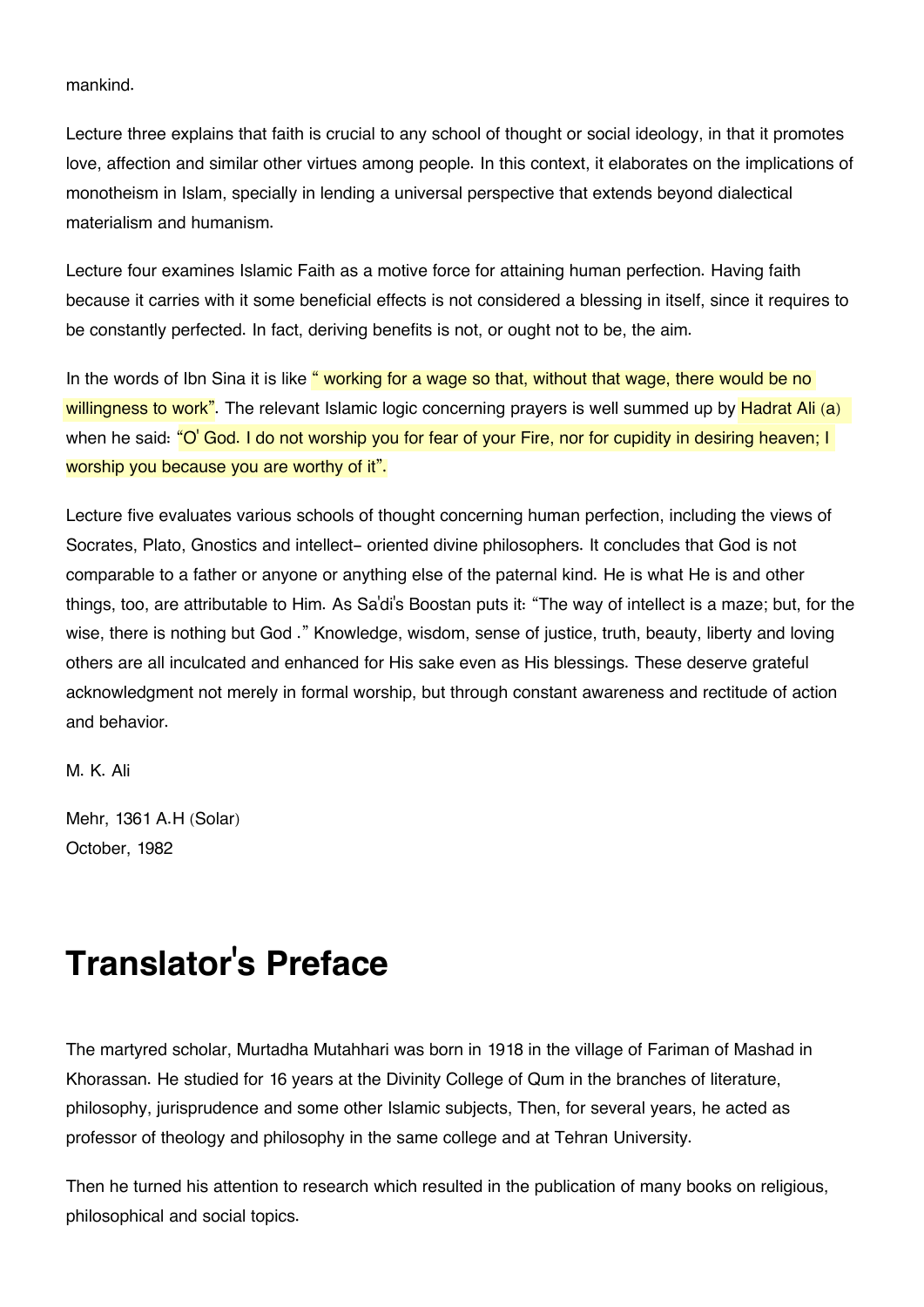He was an erudite and versatile scholar, as is proved by his numerous lectures, pamphlets and books, a total of 35 published works, the most well-known of which are "Islamic World Vision", "Man in the Qur'an", "Islamic Revolution", "Man and Faith", "Divine Justice", "Society and History", "Revelation and Prophethood". He was assassinated in the year 1980 in Tehran.

This book contains the five following lectures:

- 1. The Goal of Creation
- 2. The Basis of Individual and Social Ethics
- 3. Faith, schools of Thought and World Vision
- 4. Islamic Faith and Human Perfection
- 5. Summing up Islamic Monotheism

These lectures are closely connected in this way that they offer various ideas offered by various schools and particularly Islam concerning the goal of life and human perfection.

In this book the letters (S) and (a) stand respectively after the name of Muhammad and other prophets and Imams, as abbreviation for the following two phrases: "Greetings upon him and his household" for the Prophet, and "Peace be on him" for each Imam.

I wish to express my thanks to Mr. M. Khurshid Ali, editor of the Be'that Foundation for his co- operation in reading the manuscript and making helpful suggestions.

A.P

# **Introduction by First Publisher**

This book is a collection of five lectures delivered in 1972 on "Goal of Life", as part of a series called "World in Islamic Perspective."

In those years the matter of compiling a book entitled "Islamic World Perspective" and presenting it to the younger generation had attracted the attention of religiously enlightened people. This topic and its main outline was discussed in a small group consisting of not more than ten members.

It was Mutahhari's custom to propound an interesting topic many times in big and small sessions and subject it to criticism and analysis before it was presented to the public. Then, he would begin writing it in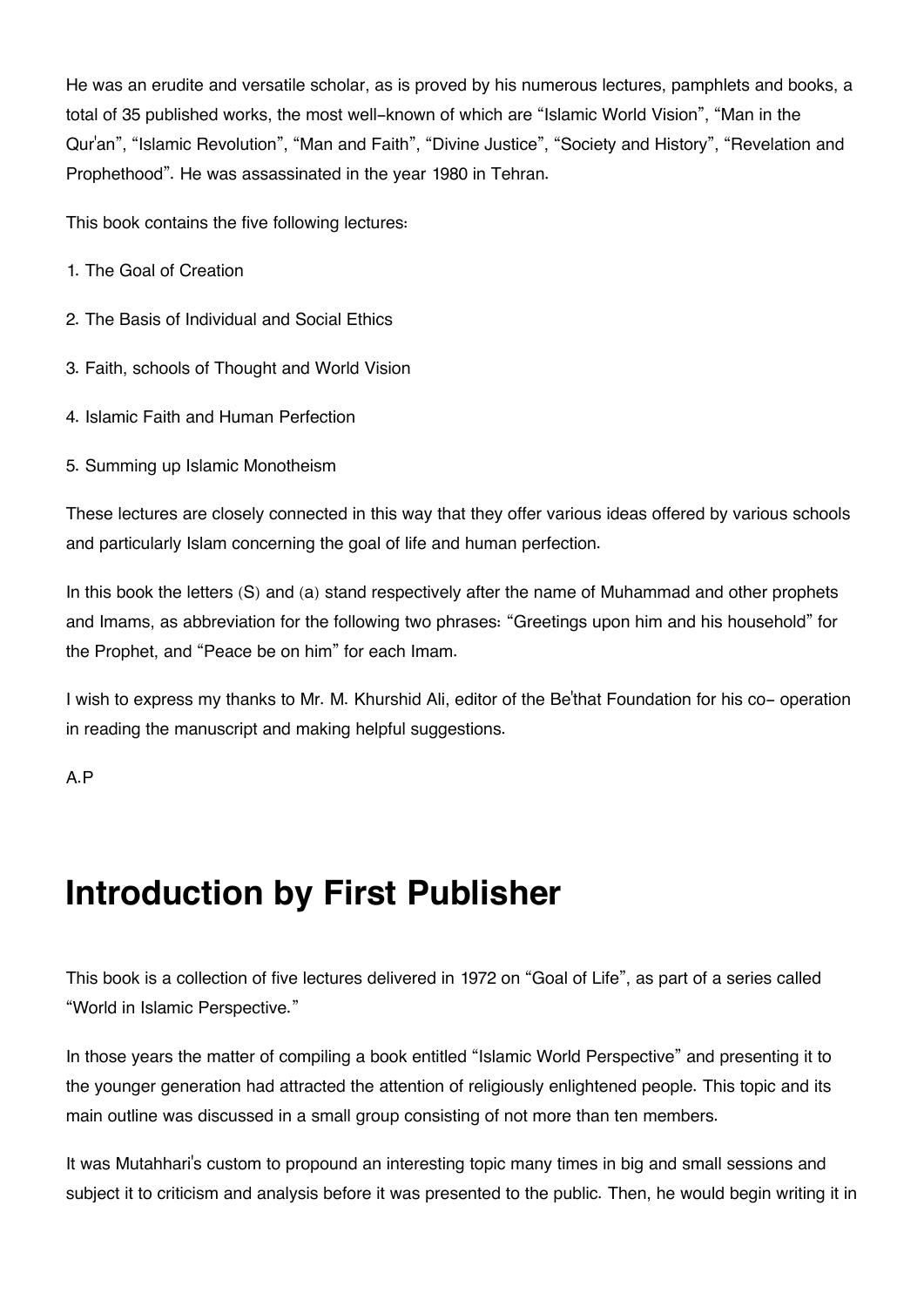his charming style. His "Introduction to the Islamic World Perspective" was eventually written in the summer of 1978 in an abridged form under seven sections and gradually published in a series. (This collection is taken from a tape which is unfortunately not available.)

What encourages us to publish these lectures are the refined and original ideas of Mutahhari, which have their source in Islam. Secondly, we had in mind the recommendation of the Present Imam to enable the young generation to benefit more from the works of this martyred scholar which provide guidance to the Islamic society of modern Iran. We have, therefore, considered it our duty to offer the original text without any alteration, except a few phrases, to those readers interested in the works of Murtadha Mutahhari, We hope that they will find it acceptable.

In these lectures, our scholar discusses the "Goal of Life" from the viewpoints of the Qur'an and various human schools of thought, and opens up the intellectual horizon in every direction to allow the human mind to assimilate freely. For if the goal of life is to be defined as the Qur'an requires it and to be heeded, it will be to gain a warmth and enlightened way of life, which will produce men and communities different from those of today, and this is what mankind is longing for.

Are all the pains and sufferings, which have made life so bitter for mankind today, not due to the lack of human recognition of the goal of life?

Life is not bitter and unpleasant in itself. It is deviation from the right path that imposes all these pains and sufferings on mankind.

Today the young generation of our society is more than ever in need of an important discourse on life, such as presented here to avail its sublime spiritual revolution, to illuminate the dark paths of modernistic materialism through a precise knowledge of the goal of life.

## **Chapter 1: The Goal of Creation**

One of the fundamental problems to investigate is the goal of life. Man always asks questions like what he lives for and what his objective in life should be. From the viewpoint of Islam, one would as well ask: "What is the objective and purpose of prophetic missions?"

The objective of the prophetic missions is not dissimilar to individual goals of men (peoples), for whom the prophets have been appointed; for, the prophets are sent to guide men towards certain goals. Going one step further, we could ask: "What is the goal of creation, of man as well as other creatures? "

This point requires an exact analysis. It may pertain to 'the goal of the Creator in Creation, the manifestation of His Will and Purpose. We cannot t assume a goal for God, and believe that He wishes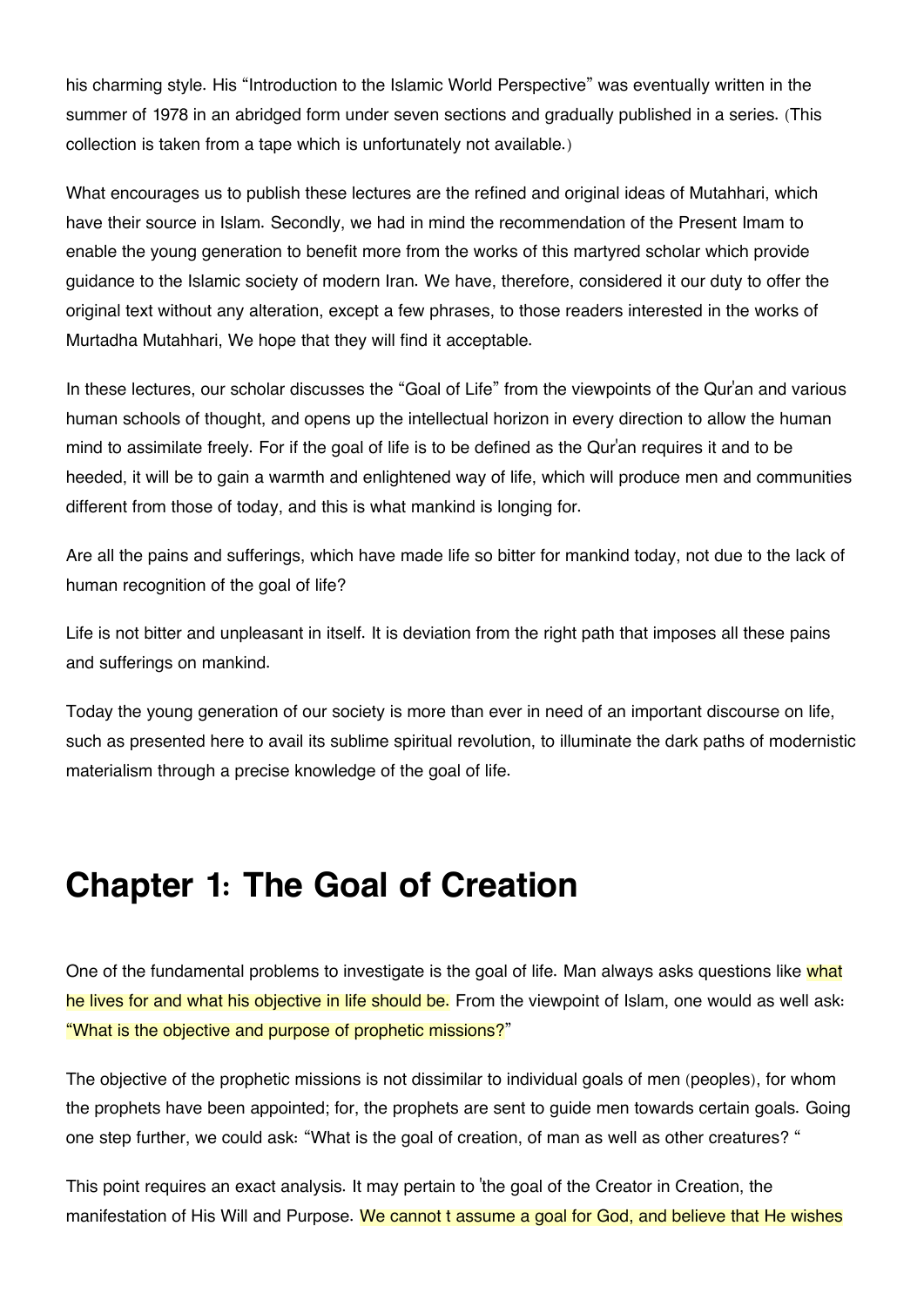to attain something by His acts. Such a supposition implies a shortcoming in the doer of an action, which may be true of creatures with a potential power, but not of the Creator; since it would mean that He intends to move towards perfection and secure something which He does not have.

But sometimes by the goal of creation is meant the goal of the created action, not of the Creator. This would involve the movement of the created towards perfection, not the perfection of the Creator Himself. In this sense, if we think that the nature of creation has always been movement towards perfection, then there is a motive in creation.

This is actually the case, that is, each thing that is created has an independent stage of perfection ahead of it to be attained; and so for everything there exist stages of deficiency or perfection until the maximum limit is reached. The question of the 'motive in the creation of man' is basically one that refers to the 'nature of man'. It pertains to whatever talents are inherent in him, and whatever individual perfections are possible for him. Once perfections are accomplished by one, we may say he was created for them,

There is apparently no need to elaborate on the purpose and goal of the creation of man as a separate topic. It will be sufficient to see what kind of a creature man is, and what abilities are inherent in him. In other words as our discussion concerns the Islamic aspect of the matter, and not a philosophical one, we must see how Islam regards man and his abilities.

Naturally the mission of the prophets, too, is believed unanimously to facilitate man's perfection and to aid him to remove the deficiencies which neither he, as an individual, nor his society is able to remove. It is only with the aid of their divine revelations that he can advance towards enhancing perfection .

Accordingly, every individual must see what he can be after identifying his potentialities, so as to bring them to fruition. That is the goal of our life.

So far, the subject is treated in general, Now we must go into detail: Whether the Qur'an has discussed the goal of man, and whether it gives the reason for his creations as well as the mission of Prophets .

<span id="page-6-0"></span>Very often we say that man is created for seeking happiness and God neither wants nor gets any benefit from man's Creation. Actually man is destined to choose his way freely, His guidance is a matter of duty and belief, not instinctive and compulsory. So, as he is free, he might as well choose the right way.[1](#page-11-0) (

But what is happiness according to the Qur'an? It is often said that the purpose of man's creation and prophetic missions is to make man strong in knowledge and resolution, so that he may learn more and more, and secure the power to do what he desires .

Thus the purpose of creating a seed is to realize its potential to become a mature plant. Likewise, a lamb ' s herbivorous development into sheep manifests a purpose of creation (useful to man. Ed.). Man's potentiality is much superior, he is meant to be knowledgeable and able. The more he knows, the more he can use his knowledge and the nearer he will be to his human goal and purpose.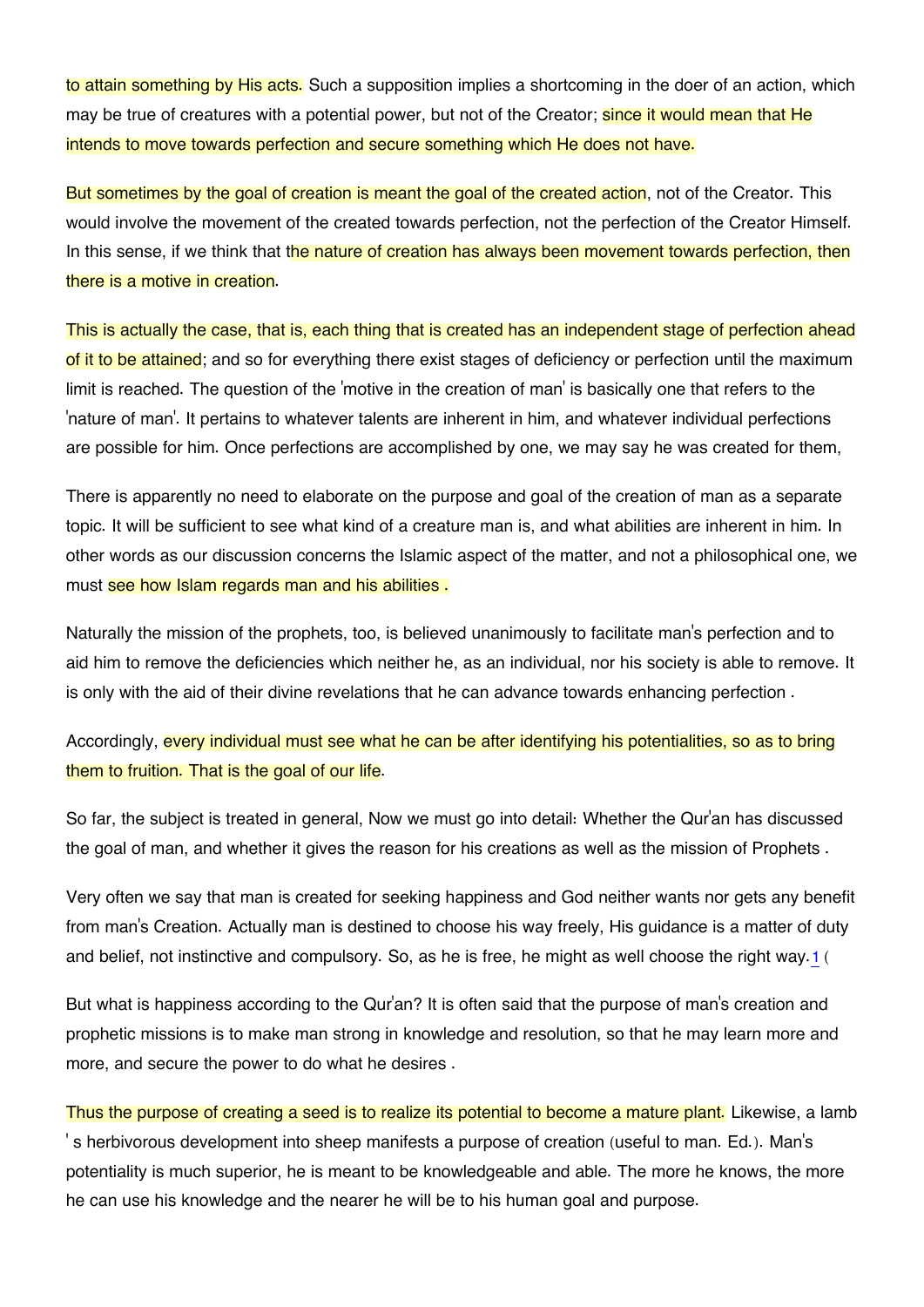Sometimes it is said that the goal of human life is happiness in the sense that during the time one is alive, he should live comfortably and happily enjoy the blessings of Creation and nature, suffer less pain from either natural causes or from fellow- creatures. This is considered happiness. This means, then, getting maximum pleasure and minimum pain .

It is also said that the prophets too are sent to make it possible for man to secure maximum pleasure and have minimum pain. If the prophets have introduced the subject of the next world, it is meant as a continuation of this life. In other words, as a way has been shown for human happiness and as following it requires the granting of a reward, and opposition to it involves punishment, this reward and punishment are presented on the models of this world, so that the laws of this world would not be futile. Moreover, as the prophets were in no position as executives in this world to grant rewards or deal punishment, another world had to be offered where the good would be rewarded, and the wicked punished.

<span id="page-7-0"></span>But we come across none of these statements in the Qur'an, where the purpose of creating jinns and human beings is given as 'worship'.[2](#page-11-1) This may seem to us too difficult to understand. Of what use is worship for God? It does not benefit Him. Of what use is it to man? But this point has been explicitly mentioned in the Qur'an as the purpose of Creation. Contrary to the view that the next life is subsidiary to this one, the Qur'an says that "If there were no Resurrection, Creation would be futile." And again it says:

#### *"Do you suppose that we have created you in vain?"(The Qur'an, 23:115)*

It is suggestive of something wisely done.

Is it assumed that creation is meaningless, and man does not return to God? In the verses of the Qur'an the question of Resurrection occurs repeatedly with the matter of the rightfulness of creation. Its reasoning is based on the implication that this world has a God, and He does nothing in vain, and all is rightful and not in play, and there is a return to Him who accounts for the whole universe.

We never come across this idea in the Qur'an that man is created in order to know more and act more to attain his goal. He is created to worship, and the worship of God is in itself a goal. If there is no question of knowing God which is the preface to worship, then man has failed in his advance towards the goal of creation, and from the viewpoint of the Qur'an he is not happy. The prophets, too, are sent to guide him towards that happiness which is the worship of God.

Thus the goal and ideal that Islam offers is God, and everything else is preparatory to it, and not of an independent and fundamental importance. In the verses where the Qur'an mentions perfect human beings, or speaks on their behalf, it says they have truly understood the goal of life and endeavored to attain it. It says for Ibrahim:

*"I have devoted my worship to Him who has created heaven and earth, and I am not a pagan."*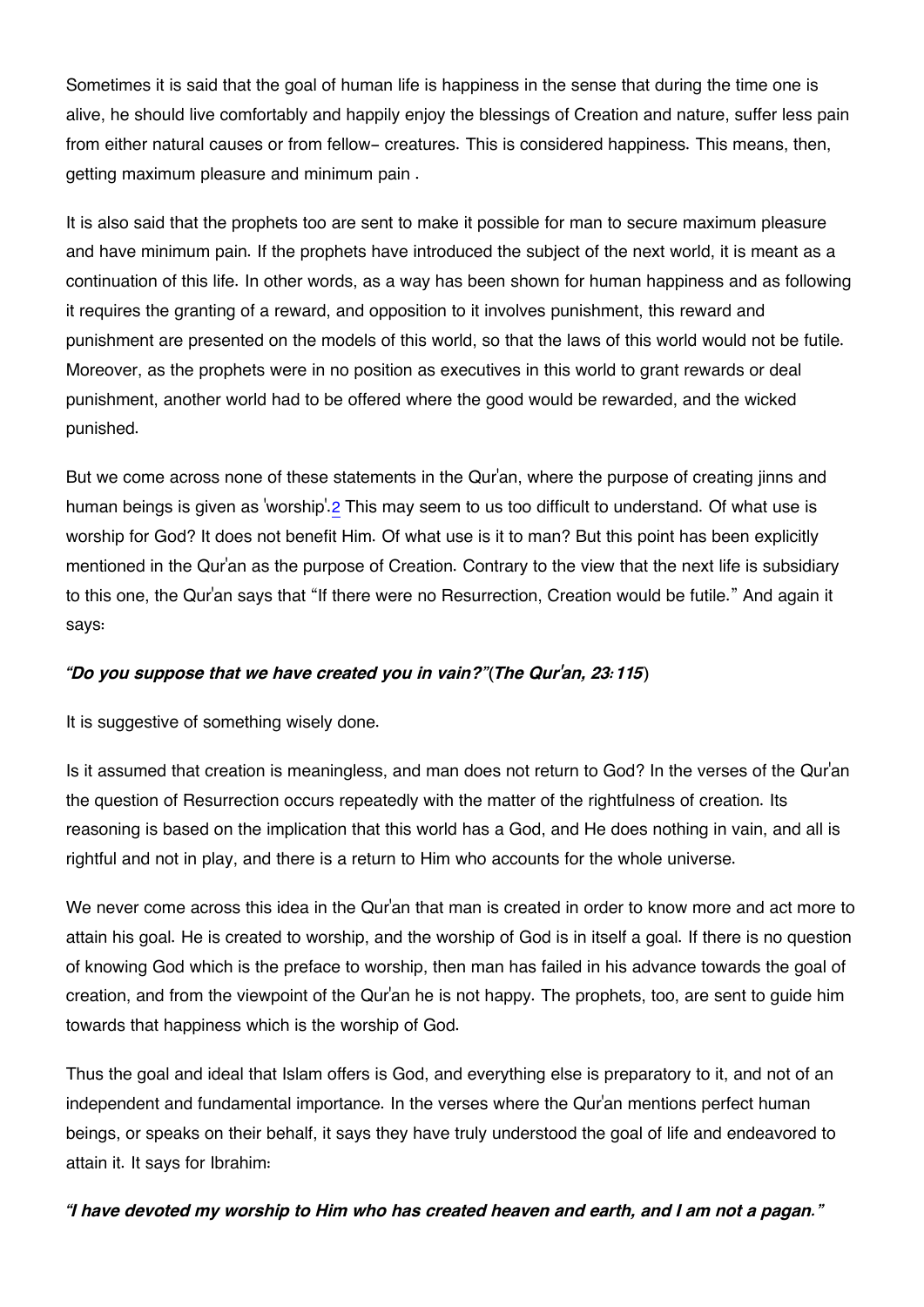#### *(The Qur'an, 6:79)*

This Sura, too, says:

#### *"My prayer, worship, life and death are for God, who is the Lord of the Universe . " (The Qur'an, 6:162)*

This monotheism of the Qur'an is not merely an intellectual one, thinking that the origin of universe is one thing and its Creator is another. It includes the faith and conviction of man that there is only one Creator, and his goal, which is the only worthy one, is He alone. All other goals are the product of this one and subsidiary to it.

Thus, in Islam everything revolves round the axis of God, including the goal in the mission of prophets and individuals' goal of life.

Now let us study the question of worship. In the second verse, Ibrahim's words show pure devotion and he shows himself a thoroughly devoted servant of God who is ruled by no thought but that of God.

Concerning the reason for the mission of prophets, the Qur'an offers several explanations. In Sura Ahzab, Verses 33, 45 and 46 it says:

"O, Prophet, We sent you as witness, harbinger and giver of warning, to invite towards God by his leave, and to be a bright light."

Thus a prophet is a witness to the people's deeds; a harbinger of the good deeds recommended by the prophets; an agent of warning against evil acts, and a man who calls human beings towards God, which is by itself an ultimate goal.

Elsewhere a prophet's mission is mentioned as a duty to bring people out of darkness into light. So, it is clear that the people are called upon to know God The prophets are the link between creatures and the creator.

In another verse another point is mentioned as the goal in the mission of the prophets:

#### *"Truly we sent our prophets with clear proofs and with them we sent the Book and true measure, so that the people rise in justice, and we sent iron in which there is great firmness and benefits for people ..." (The Qur'an, 57:25 )*

In this verse by measure is probably meant law, so that justice will prevail. Thus, the prophets have come to establish justice, and this is another aspect of their objective.

Justice cannot, as people like Ibn Sina argues, be truly established among people without an equitable law, which for two reasons cannot be devised by man. Firstly, man cannot distinguish truth completely or free himself from personal bias, Secondly, there is no guarantee for its execution, for, man's nature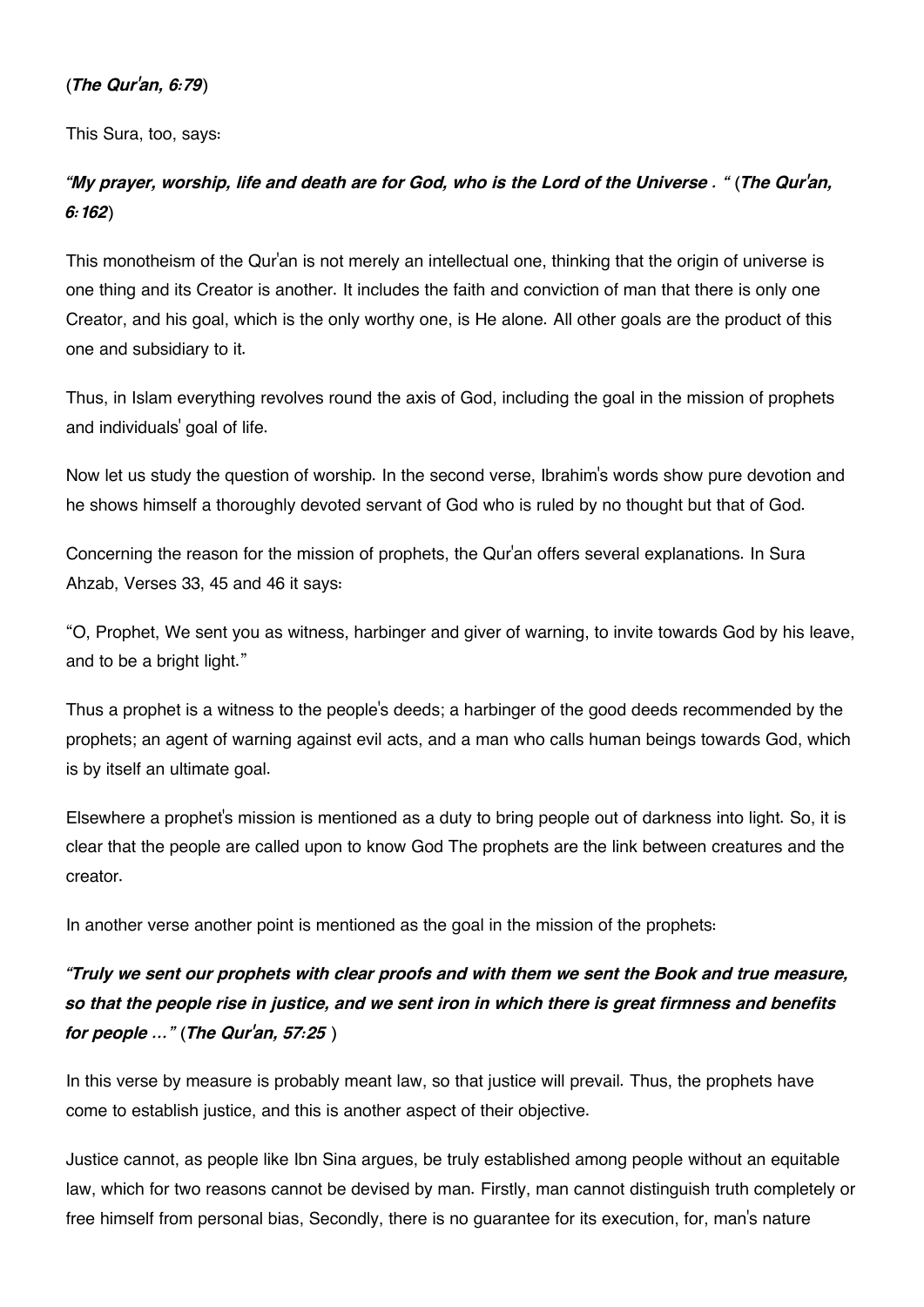makes him prefer himself to others. So, when the law is in his favour, he accepts it, and when it is against his interest, he rejects it.

A law must be of a kind to which man submits, and such a law must come from God to induce obedience in man's deep conscience. This just law is from God, and to have a guarantee for its execution, rewards and punishments must be devised, and to enable people to have faith in them, they must know God himself. Thus, knowing God is? for several reasons, a pre-requisite for the establishment of justice.

Even worship is set up to prevent people from forgetting the legislator and to remember Him always as an overseer, With this argument, calling people to God is another goal, otherwise there would be no motive for knowing Him,

In this way, we have three types of logic, The first one is that the goal in the mission of the prophets is only the establishment of justice among people and securing for them a happy life in this world, Accordingly, knowing God and having faith in Him and in Resurrection are all pre-requisites to hat. The second logic is quite the reverse, that is, knowing God and worship and proximity to God are the main goal, and justice is secondary Man' s spirituality in this world is predicated on his social life, and social life without law and justice is not possible. So, law and justice are pre-requisites for worshipping God. Thus attending to social problems which we consider so important today in connection with justice are objectives of the Prophets, but its importance remains secondary.

The third view questions the necessity of envisaging a separate goal for the prophets' mission and another for Creation and life, and thereby the need of considering one of them as the principal goal and the other as a subsidiary one We may say the prophets have had two independent goals, one of them as a link between man and God for the sake of worshipping Him, and secondly to establish justice among people; so we may put aside the idea of one of them being a pre-requisite to the other.

You can find examples of this in the Qur'an, where the matter of the purification of self is emphasised, and salvation is stated to depend on it Is self-purification a goal in Islam? Is it a goal or a pre-requisite, pre-requisite for what? For knowing God, and linking to Him and worshipping Him? Or for the establishment of social justice? According to this view, as the prophets' mission sought the establishment of social justice, social evils and goodness are distinguished. They recommend human beings to avoid the evils, such as envy, pride, selfishness, sensuality, etc, and cherish virtues such as truthfulness, integrity, affection, modesty, etc Or should it be claimed that self-purification is in itself an independent goal?

Which of the above views should be accepted? To our way of thinking the Qur'an never approves of dualism in any sense. The Qur'an is a monotheistic book in every sense of the word, it says:

*"God has no like or equal "(The Qur'an, 42:11 )*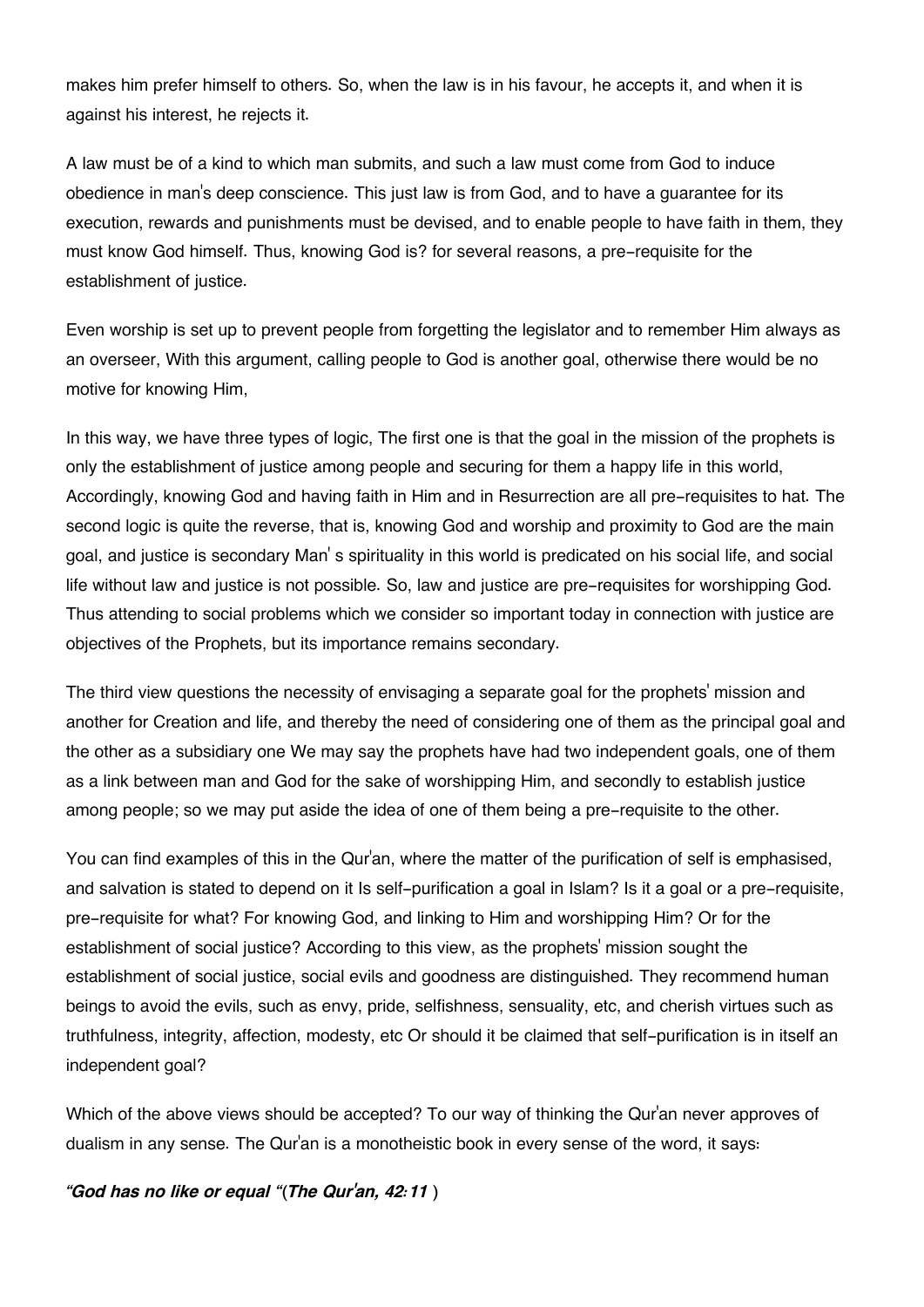It represents all the Attributes of God in their utmost perfection::

#### *"All the best Names are His," (The Qur'an, 20: 8)*

#### *"The Most Exalted Attribute is only God's." (16: 60)*

It admits of no partners for Him, and no rival, and says all power belongs to Him and to none other. It is also monotheistic in not attributing any goal as a fundamental, independent and ultimate to the universe but God. For man, too, in both his creation and his obligations and actions, no goal but God is recognised,

There is all the difference between a man who wants Islam, and a man who believes in just schools of philosophy. Many of the things said by Islam are the same as those of others, but not in the same perspective. Islam always regards matters in a monotheistic perspective.

In philosophy, as we said before, man has reached a stage where he says that the world is governed by a series of constant and unalterable laws. The Qur'an says the same but in the divine context:

#### *"You will never find God's Way alterable." (35: 43)*

The Qur'an does not only accept the principle of social justice, but considers it most significant, though not as an ultimate goal, nor as a pre-requisite to what we understood by worldly happiness .

Islam accepts worldly happiness within the practical constraints of monotheism, that is, to be wholly devoted to God.

According to the Qur'an, man gains his happiness only from God, and it is He who fills all the gaps in his life, and satisfies him. The Qur'an says:

#### *"Those who have faith and their hearts are tranquil in thinking of God, know that all hearts find peace by remembering God ."( 13:28 )*

Only God brings repose to the anxious and inquisitive hearts of man. Other things are subsidiary and preliminary matters, not the final stage. The same is said of worship:

#### *"To remember God, pray." (The Qur'an: 20:14)*

Also, the following verse says:

#### *"Prayer checks wickedness and injustice, and remembering God is more important."(The Qur'an: 29:45)*

Islam thinks of man as created to worship God, to seek proximity to Him and to know Him, all of which give him power. But knowledge and power are not the ultimate goal, nor is self-purification.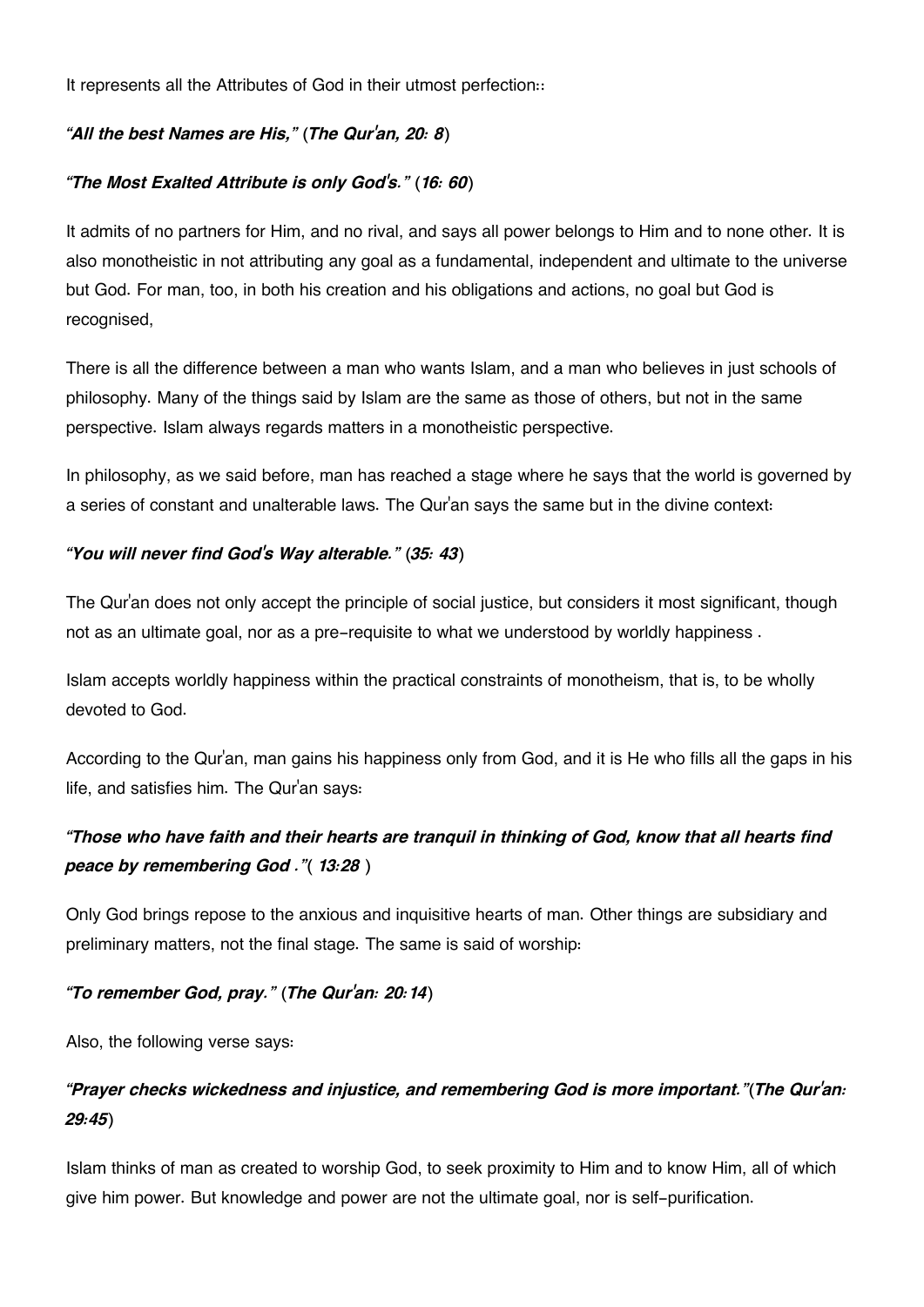<span id="page-11-1"></span><span id="page-11-0"></span>[2.](#page-7-0) The Qur'an, 51:56: I have only created Jinns and men, that they may serve Me.

# **Chapter 2: The Basis of Individual and Social Ethics**

In his life, both personal and social, man is in need of a number of non-material objectives. Every social system requires a number of objectives which are common between individuals, without which social life would be impossible in its true sense. For, social life means co-operation and attainment of common goals, both material and spiritual.

The common goals of some people may be material, such as commercial or industrial companies which are formed by a number of people providing the capital and others providing the labor.

But human society cannot be managed like a company, since its basis is quite different from that of a firm, This is of course, our view, while there are others like Bertrand Russell who think that the basis of social ethics is only individual interest. They consider social ethics as a kind of contract between individuals, which they uphold as the best means of safeguarding their interests.

Russell gives the following example to illustrate his point. He says: "I wish to get possession of my neighbor' s cow, but I realize that if I do so, his reaction will be to seize mine, and another neighbor, too, may do the same. Thus, instead of getting a profit, I suffer a loss. So I consider it advisable to respect his right and let him keep him cow, so that I may

Russell believes the basis of social ethics to be a respect for individual rights. We may say robbers, too, have the same relationship, in being bound together for robbing and enforcing some kind of justice among themselves, since they cannot act alone . That is why we say that Russell' s motto is at variance with his philosophy .

His motto is humanitarian, but his philosophy is contrary to it By considering self-interest as the basis of social ethics, we are making it compulsory for an individual to co-operate with others since he fears their reaction if they possess similar power and strength. But if a man reached a stage where he was sure that others were too weak to hurt him, there is no need to observe those moral principles.

Suppose Nixon and Brezhnev to be equally powerful, In facing each other they calculate that it is to their interest to respect their mutual expectations But if each of them faces a weak nation, there is no necessity for such a respect. Russell's criticism of the United States in fighting Vietnam would then appear to be unacceptable!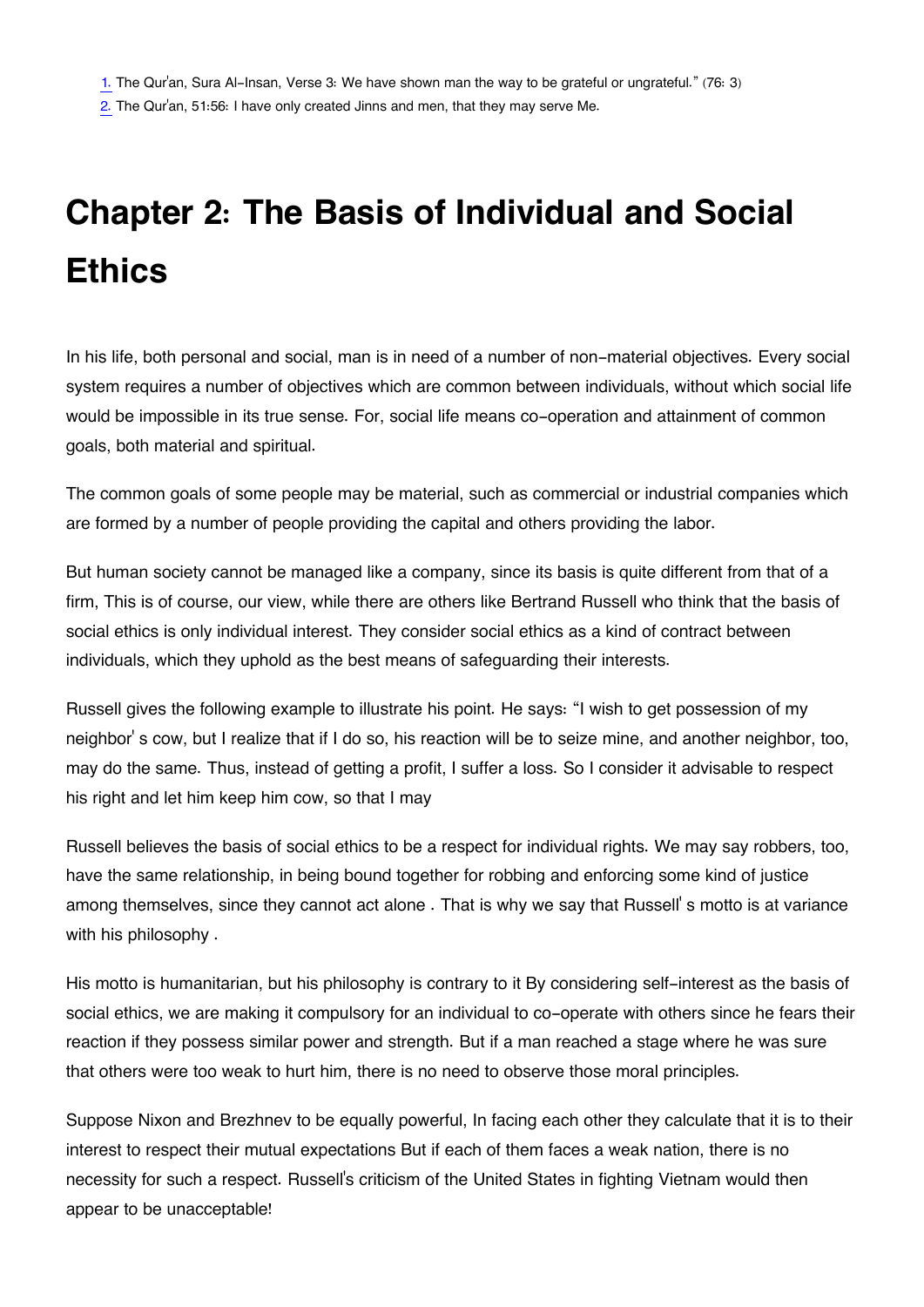In any case, their school of thought is injudicious, for, it permits the strong to constrain the weak, If the weak have no tolerance for constraint they must try to become strong. Politically this may be true, but it is not ethics, for, the weak cannot persuade the strong to act otherwise. Arbitrary conduct would seem permissible for the strong in the political school of thought,

Any school of thought may be based on the same common material goals, but it ought to suggest other ways of checking depravity. By saying that the causes of individual aggression should be investigated and then removed, these causes are not necessarily related to human or intellectual or educational constraints.

If you ask what barrier there is against the aggression of the strong against the weak, they may say: the society should be built from the beginning in such a way that there would exist no strong or weak individuals in it. If the sources of strength and weakness are discovered and removed, then all men will be at the same level, and because of their equality of power, they will respect one another.

That is possible, according to them, by doing away with private ownership of wealth/property. Getting rid of ownership will put an end to human inequalities/ transgressions A society where all men have a common material goal, will be managed like a real co-operative enterprise in which there will be no injustice .

The school of Marxism is almost such a school, where no emphasis is laid on human spirituality and there is no talk of moral conscience etc, The emphasis is on ownership which, according to them, is the source of all wickedness and oppression. private ownership is replaced by state or societal ownership, so that each individual works according to his ability and receives compensation from the state or society in proportion to his needs.

This is believed to be naturally conducive to establishment of peace, tranquility, justice and good morals will be established there. All evils, such as enmity, hatred and other complexes, are then expected to be removed, and all will live in brotherhood and equality.

But this is all wrong for the following reasons: It is actually shown that in societies where private ownership has been abolished, oppression, and deviation continue to exist. If the socialists were right in their reformatory claim, as soon as society is organized on a communist basis, it would be impossible for it to suffer corruption again. On the other hand, we have often witnessed that communist societies purge their own leading members from time to time. Private ownership, therefore, cannot be the only factor for gaining privileges.

Firstly, privileges do not consist only of money and deals, There are many others which are valued by human beings, For a woman being more beautiful than others is an advantage, which has nothing to do with ownership, and in a communist system, too, it has its own place.

More important than that are the privileges of rank and position, Rockefeller who has been one of the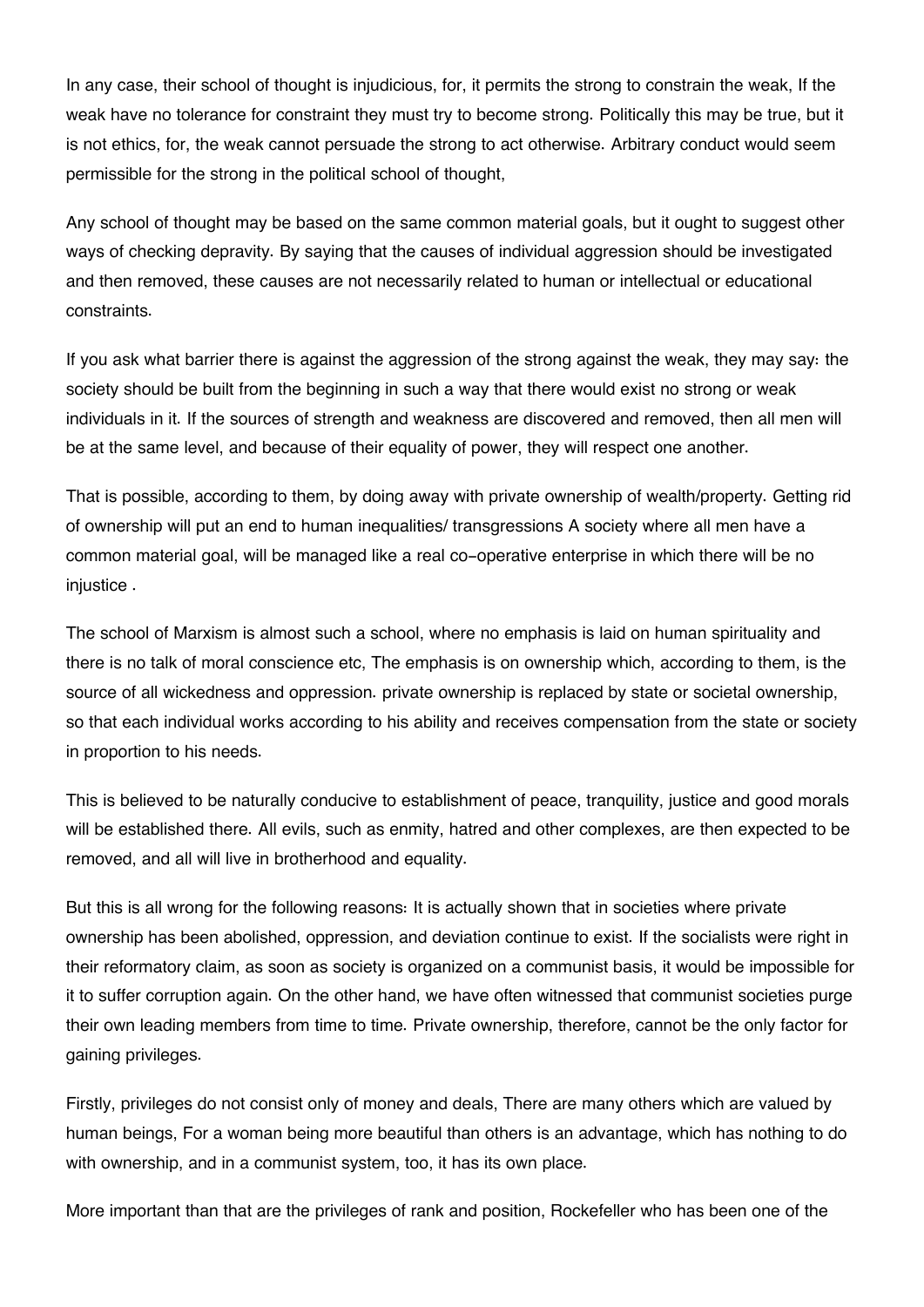richest men in the world, has always had a longing for being elected President of the United States. Sometimes such a desire is so strong that many a wealthy man is willing to sacrifice most of his wealth to fulfill it, and gain fame and honor as a man of power. Man has always valued being respected by others no matter whether it is through fear, or affection and devotion.

Are there not men who would be in the place of Ayatullah Boroujerdi, so that people would be eager to meet them, kiss their hands, bring gifts to them, and feel honored to be received by them? Do they not wish to be a king so that hundreds of officers and men would stand to attention before him, even if it is through fear? These things, then, are valued by human beings, otherwise they would not be willing to lose everything else to gain such an advantage.

Therefore, the root cause of human transgressions and social evils is not only wealth. There are also other factors which cannot be overcome by communism,

Secondly, when other privileges are secured by their previous advantages, even in a communist society the profits of those possessing better advantages are greater. Foe example, would the interest on the wealth of a Soviet leader be equal to that of a peasant, even if he represents the peasantry. A peasant may never get the experience of travel by Place even once in his life, while his leader has the best aircraft at his disposal. Therefore, it cannot be claimed that the advantage of wealth is solved by communism, nor that individuals will benefit equally from societal wealth .

Do our own civil servants benefit equally from public funds which are beyond private ownership. A man in a higher position enjoys much higher advantages than an ordinary employee.

What is significant is that even in the same communist societies, there arise needs for self- sacrifice and relinquishment of material advantages. For example, a soldier who goes to fight and is killed, is not killed on the basis of mutual interest. He must be motivated by certain ideals or sentiment to be willing to offer his life for their sake. So, the most materialistic school cannot do without some kind of spiritual values, even if he turns his conviction into something to be worshipped.

A school of thought of a community based merely on material interest, cannot be really comprehensive or practical. How do communist leaders act in connection with the principles, ideals, mottos and symbols of their system?

They act as if their system is above everything else, while in fact it is only a means of attaining life's interests, On the basis of materialistic school, their principle is like an architect's plan for a building. There is nothing sacred about a plan, It is only an aid to construction. The best plan is subsidiary to the building for which it is drawn up. The most that can be said of a school of thought is that it is the best plan for a society, but why should the plan itself be considered as something to be worshipped? The plan is for a building, and the building is for me; so why should I be sacrificed for the plan?

Such a claim is nonsense, and still a system is rarely regarded as only a means for building a society, It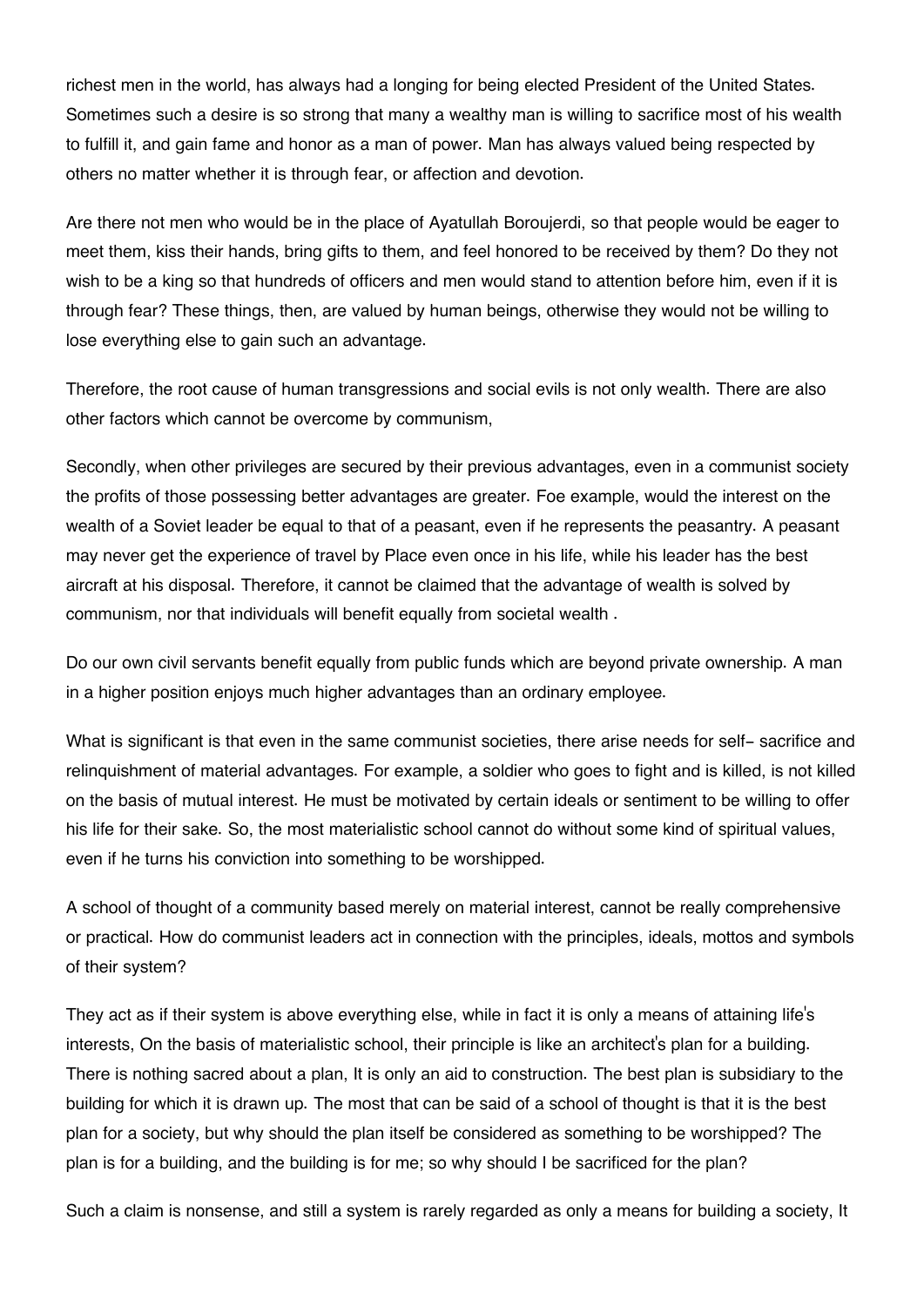is often looked upon as something sacred for which it would be an honor to give up one's life. Its followers may think their claim baseless, yet they will have to inculcate themselves and others with a spirit of sacrifice.

Now let us see what comprise spiritual goals or values. Are they real or only suggestions to deceive simpletons? Why are they considered of much higher worth than material values?

What is a value after all? When a person performs a task willingly, it is for a purpose, a purpose which is important to him, whether it is material or spiritual. It means that that purpose has an interest for him, otherwise he would never follow it. It is said that absolute purposelessness or futility is impossible.

From a material viewpoint, it is obvious that I will be drawn to whatever is useful for me and for the continuation of my life; for, I am naturally attached to my life instinctively. The word value can be used for material things, as well as spiritual ones. A physician can have value for me. So has medicine .

Material things are in reality physical or required for the body; exercise is also needed for the body, though it is not a substance. SO! food and exercise have value for us. Being charitable to others may have no material benefit for the doer; similarly serving society and the next generation may only be good deeds, but what are their values to him who serves?

A person makes a great effort to serve in an educational organization for the sake of the next generation, and receives no profit, and may even lose his time and the possibility of having a higher income, How should we regard this matter spiritually?

Spiritual matters are very important in human life. The question may be asked whether spirituality is confined to the faith in God, or whether it is possible to have no such faith and yet have a number of spiritual values to govern human life.

Sartre in his book on "Genuineness of Man" quotes this sentence of Dostoevsky: "If there were no God, everything would be permissible." This means that goodness and badness, truth and falsehood, treason and service all depend on whether we believe in God or not, If we have no such belief, then there will be no barrier, and everything is allowed. Is this true or not?

There is one thing peculiar to Marxists that, as materialists, they claim that they have nothing to do with spirituality, or humanity, and if they refer to sound humanism, they imply a classless society, According to them men are either sound or deficient, and their defects arise from private ownership of property and socio-economic class differences. Once these differences are removed, human beings return to their previous state of soundness. They believe in no other perfection for man and no other progress or evolution.

What about recent schools of thought like Sartre's, which are materialistic and yet believe in spiritual values like humanism, and speak of human responsibility? On the one hand they believe man to be free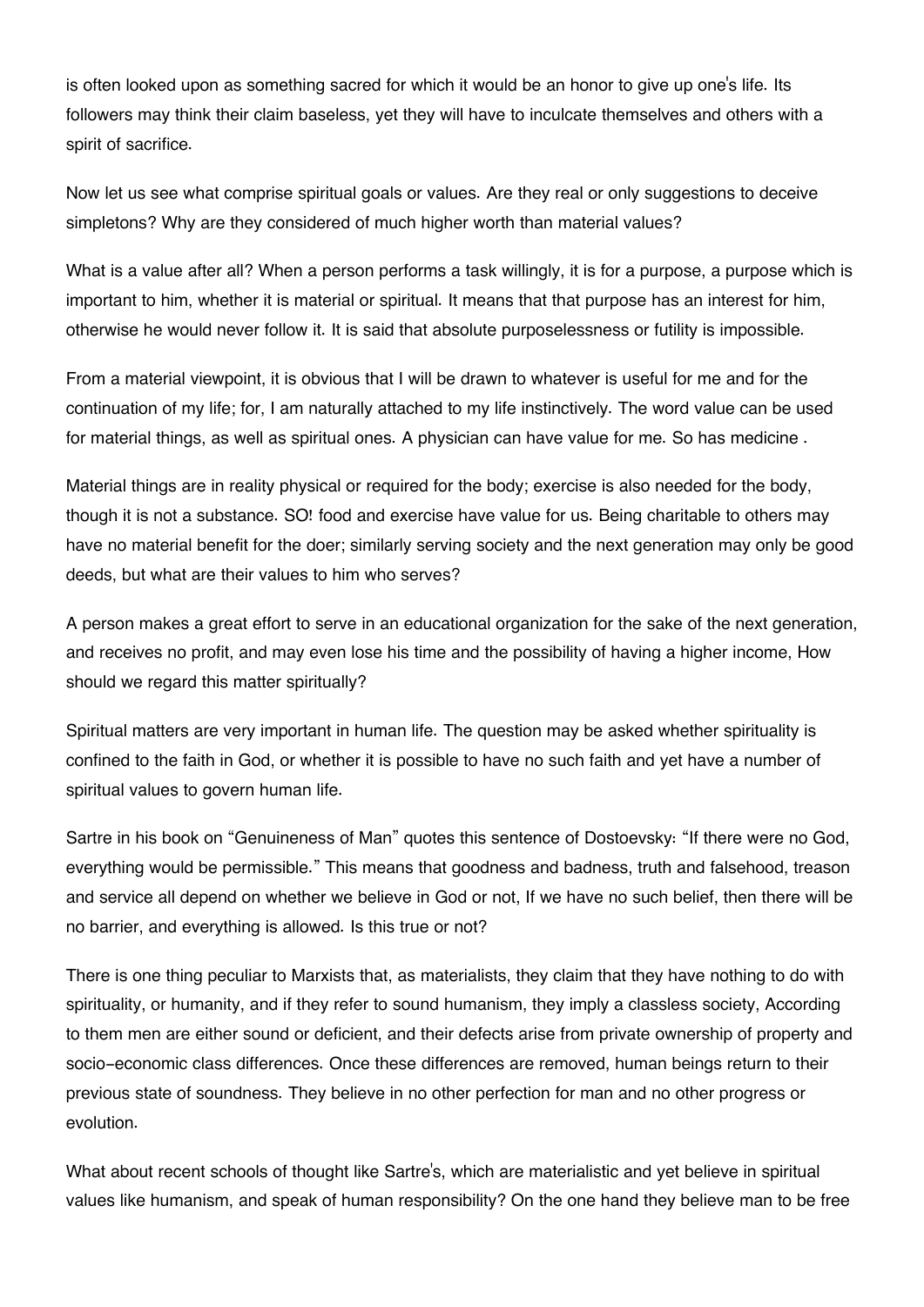from any divine sovereignty, or rule of nature, and his will does not by any means depend on the past, It is man who builds himself up, not environment, or destiny or God; so he is responsible for himself, Therefore any act chosen and done by him, must be good. In this way he makes himself a model for others to imitate, and to this extent he is responsible for the conduct of others, too.

Now let us see what this responsibility is and what it means, It is a spiritual matter, not a material one, In a materialistic school they may say, a human being has a conscience which answers questions of responsibility If they believed that man has two personalities, an animal one and a human one, when he commits an offence, the former is chastised by the latter, That would be something But they deny the existence of conscience. So, where is the root of responsibility?

In any case they believe in responsibility, and that is a spiritual matter. They say: "I am responsible before mankind and before the next generation. What does that mean? They belong to a materialistic school, and yet they want to build up humanism (or spirituality) and make men submit to it, They cherish this idea, but minus God. Sartre even says: "If God enters all this, then there exists no spirituality, for, the basis of it all is human liberty, and God's presence means lack of liberty, and thus responsibility without liberty of choice is meaningless.

Someone may say: "What prevents us from believing in spirituality without belief in God? For, there is a conscience inherent in man ' s nature, which enables him to enjoy good deeds, and abhor wicked acts. He performs good deeds not for the sake of material benefits, but simply because he enjoys doing do, as he enjoys knowledge of history or geography etc., the only profit of which for him is a greater awareness. Similarly, ethical matters give him pleasure."

Epicurus, the Greek philosopher, supports this idea. Omar Khayyam, too, is said to believe in it. Hence Epicurism was applied later on to every type of pleasure-seeking unconcern. But it is claimed that in his real school, Epicurus also believed in spiritual pleasures which were more lasting and more easily secured. Love of beauty flowers, birds, songs, etc. is another example of pleasure without having any material benefit, but giving the spirit some enjoyment.

All those remarks may be true to some extent, but they involve two limitations. Firstly, man's conscience may not be sufficiently identifiable in depth to provide a basis for a school of thought. If a human being does something only for pleasure, it is only as far as the border of death or successive imprisonment, and within the field of diversion, but not in the form of profound needs which are identified by a school of thought. No one is ready to give his life for flowers in his garden. He wants to be alive to enjoy them. Helping others gives pleasure, but no one is willing to die for it.

So, it is true that one enjoys good deeds in the depth of his conscience, and the Qur'an, too, recognises this. However, even conscientiousness does not provide a basis for a school of thought. It requires a much deeper faith. So, if someone says that Imam Husain (a) came to Karbala and offered his own life and those of his young followers, as a way of merely satisfying his urge to serve people, this is not a true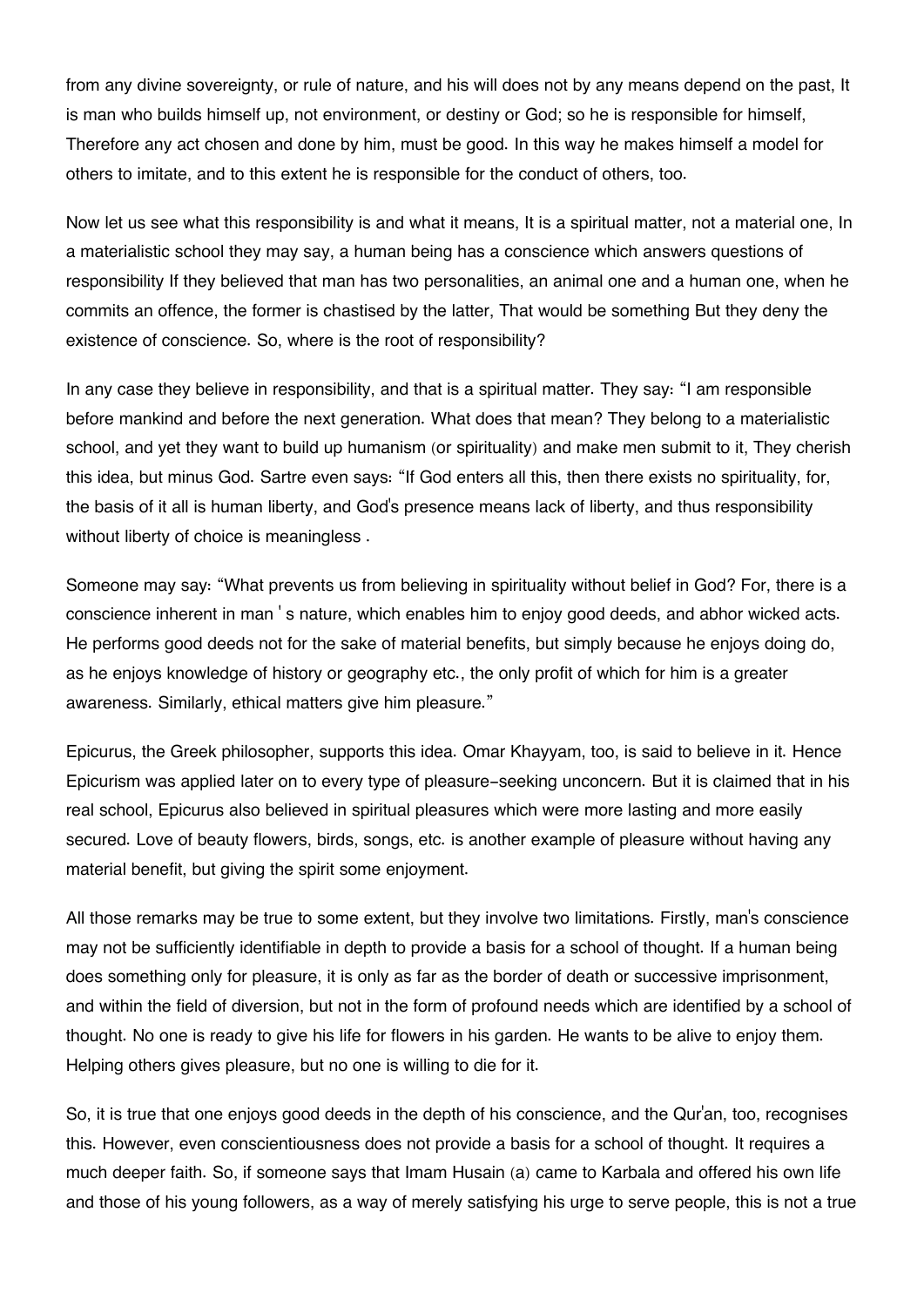judgment. This is because he was evidently motivated by not only his conscientiousness, but his deeper faith.

If there is no God and no order of objectiveness, and no intrinsic connection between man and things, should we not say that there is an error in nature? Schopenhauer says: "Nature, in order to mislead people and send them after its own purpose, offers them pleasures." For example, nature desires the survival of creatures. If it orders a man to marry and work to support his wife and children, an intelligent man would not do so. But nature deceives him in such a way that he willingly seeks marriage In any case every pleasure is based on a need. We eat because our nature requires that substance, and drink and sleep for a similar reason. If we had no need, we would not resort to them.

The reason for material enjoyments is clear, but what about spiritual pleasures? If I watch an orphan feed, why should I be pleased? It has nothing to do with me, and so this pleasure is futile, for, there is no basic wisdom in it. But if we believe in an inter-relationship in world order and in a creation based on wisdom, then we consider all human beings as fellow-members of a single community, who seek the pleasure of witnessing others' wellbeing.

This is so because we follow a true principle in creation. But if this pleasure is accidental and only due to one's natural make-up, again it would be futile, since it lacks a natural objective, Therefore, while we believe in a moral conscience and claim that men naturally benefit by good deeds and lose by evil ones, again our actions would be futile without a belief in God and in the goal of creation.

When we believe in a moral conscience granted by God to man to attain a goal, then an orphan and an old woman and myself will be considered fellow- members of an organization and parts of a general plan. Thus, we follow a divine will and wisdom and try to attain that goal. Then nothing is futile and everything is real and true.

Therefore every school of thought and every social system needs a number of spiritual ideas; an ideology which is above material values, and is so strong that it becomes sacred. This sacredness may be considered worthy enough by a man to sacrifice his personal life for it.

A school of thought, such as indicated above, is reminiscent of the poet Sa'di:

"The wind and clouds, the sun and the and firmaments are all busy working, So that you may gain a livelihood, and not spend it in negligence."

It believes in a responsibility for every created thing. Or, as the Qur'an says:

#### *"Do you not see that God tamed for you everything on the earth and in heaven?" (31:20)*

Thus, each thing in creation is meant for a purpose, and it performs its task accordingly .

Therefore, man, too, has a responsibility, in an ocean of responsibilities. But a system which considers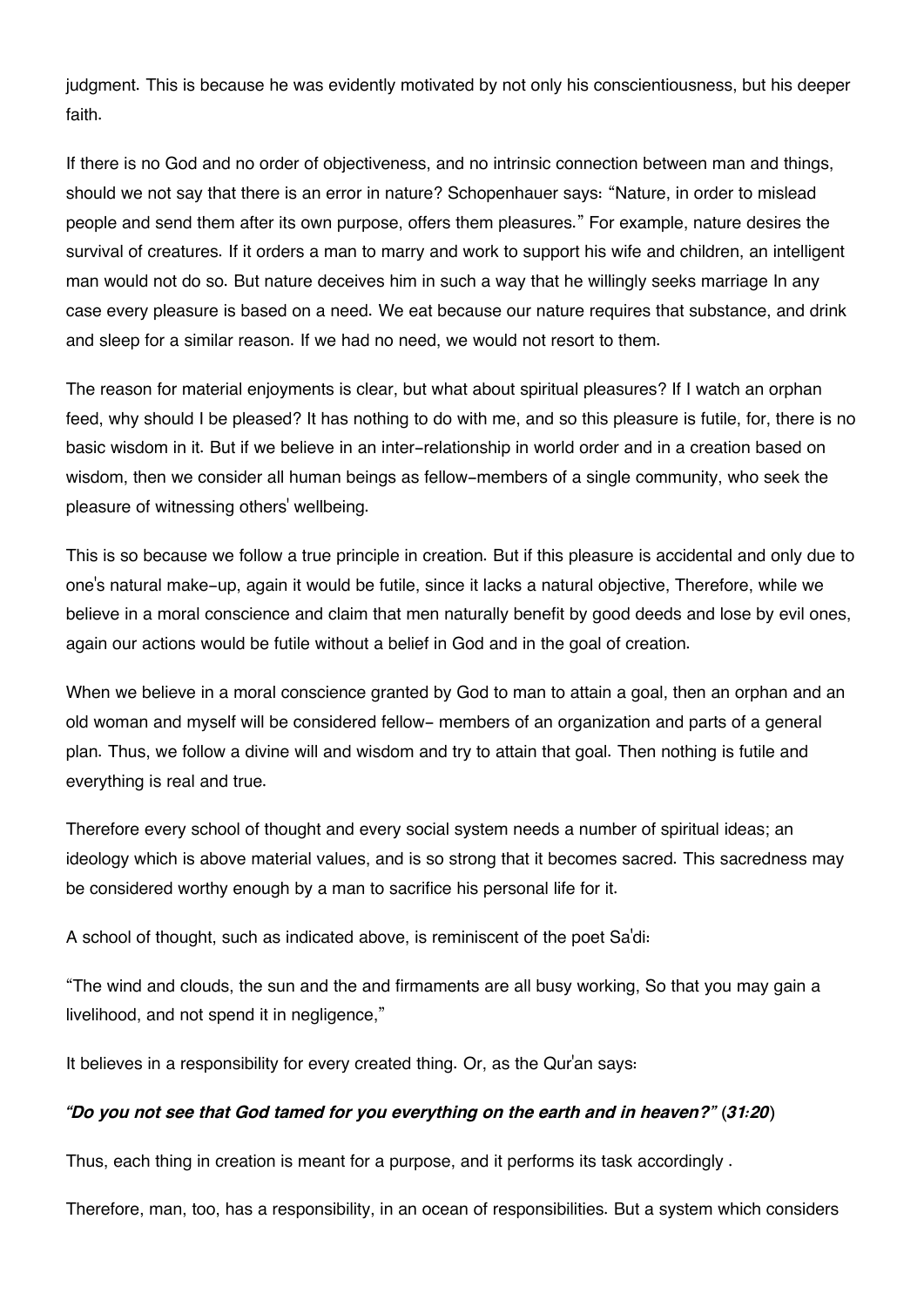things to be without an ultimate goal, believes in no responsibility for any creature, but confines it to man. Why this should be so, is not explained .

Ideals are fundamental for every school of thought, in order to give an individual, as well as society, something to work for. And, these ideals are meaningless without a belief in the Creator and His Wisdom manifest in the Creation.

# **Chapter 3: Faith, Schools of Thought and World Vision**

Intellectual and philosophical definition, as well as faith are essential requirements of a soundly conceived ideology.

It presupposes a universal perspective based on a particular logic and insight and supported by a systematic reasoning concerning the world, as well as faith. Faith gives it the power of creating attachment and love for objectives higher than the individualistic and private ones, a fact recognised in some modern schools of thought like existentialism.

They intend to create an ideology minus faith. They wish to set up a system on pure philosophy, without faith, as a kind of love for a higher objective, and that is not possible.

Sometimes they set up a remote shadow which is based on human fancy, and nothing more. Yet, an ideology is based on faith that makes it sacred, If its foundation is not faith and is merely an intellectual system, it cannot rouse love and affection, since it lacks a logical basis, though it can be imposed by force or suggestion.

A school of thought is a single, practical system, and not only a theoretical one or something related to theoretical sciences. This system means the idea about what exists. For example, Aristotle's or Newton's physics each represents a theoretically conceived system.

A practical system is what it is. For the ancients too, knowledge was divided into theoretical and practical. In an empirical system, an investigation aims at finding out the best way, such as concerning how should man live, and how a society ought to be, one pillar of it is organization, which consists of parts each of which has its own place, task and significance.

It cannot be a collection of scattered thoughts which cannot lead to a coherent system, A school of thought is a collection of harmonious ideas related to real life, that is, what it should be and what it should not be. Theoretical thoughts are its basis and spirit, That is why we said every ideology is based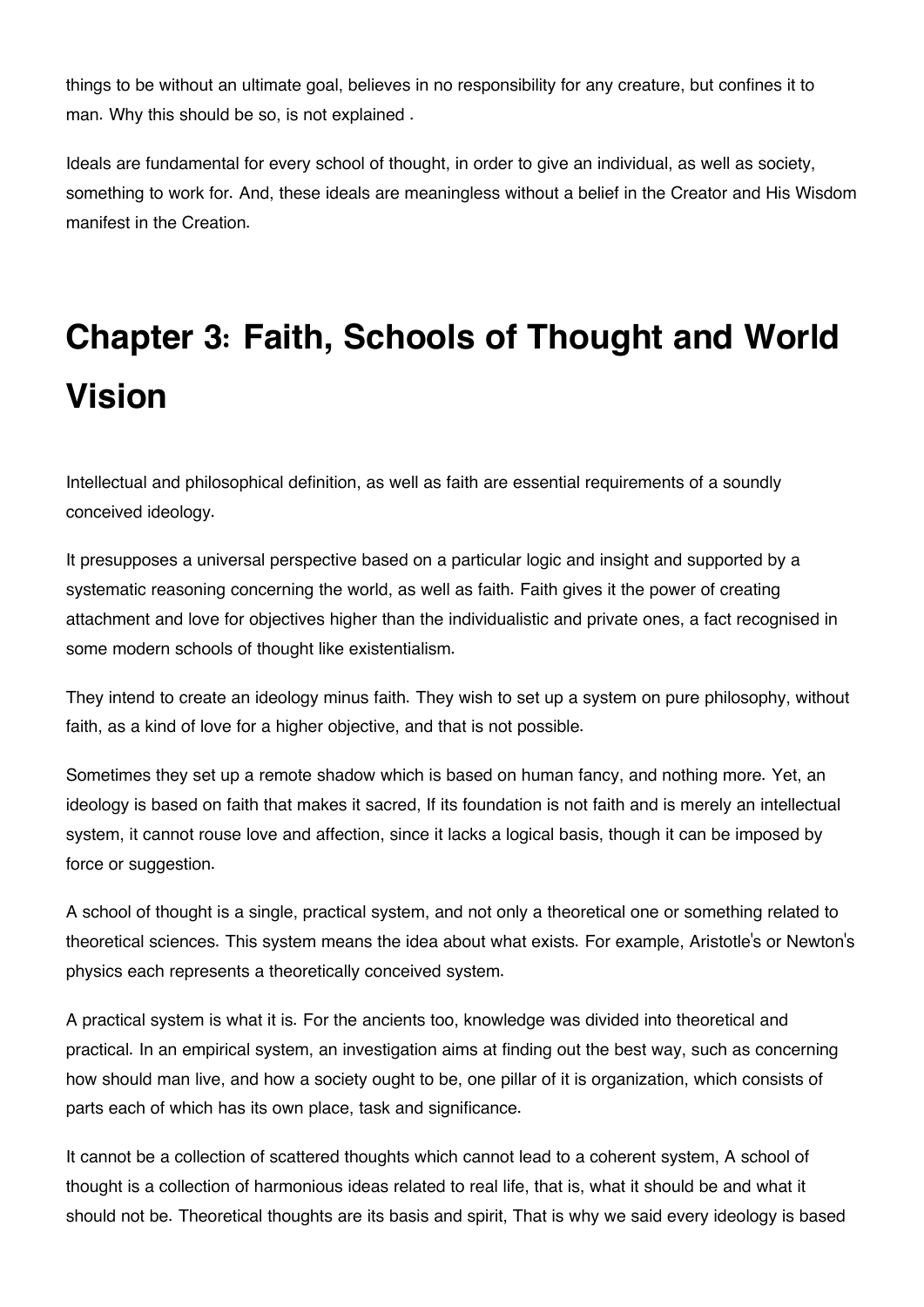on a universal perspective, which, in turn, means viewing the world as it is, as distinct from viewing man as he should be.

The spirit of a school of thought must, on one hand, possess vision and evaluation of existence, and on the other, create ideals, that is, not only a philosophical basis but a religious basis . It should offer something to be loved, a moral, as well as a social ideal, Astronomy gives us some knowledge about the celestial bodies that exist But it says nothing about how they should be or should not be, since such matters do not concern human life.

A school of thought offers something in which an ideal is presented to man. Monotheism is capable of providing a basis for philosophizing in an universal perspective, so as to obtain an insight into existence. At the same time, it represents the uniqueness of God, as contained in the Qur'anic expression: "There is no god, but God."

The ancients divided monotheism into several kinds; Monotheism of Essence, of Attributes, of Deeds, and of Worship.

Monotheism of Essence means a belief that God has no equal or partner. Monotheism of Attributes means that His Essence is not contrary to His Attributes, which, in turn, are not contrary to one another. In his unity and Wisdom He possesses all perfections. Monotheism of Deeds means also the unity of acts, Monotheism of Worship means that He only is worthy of worship and must be worshipped and this is inherent in the soul of man. The Qur'an says:

#### *"Do you seek other than God's religion, while everything in heaven and on earth is bound to obey Him?" (3: 83)*

<span id="page-18-0"></span>Our worship is in fact a kind of voluntary surrender and obedience, as indicated in Genesis[1](#page-20-0) in which everything that is created sings His praises. In Monotheism of worship, God's Essence is the ideal of man. As He is unique, there is no dualism for Him, and He is the origin of Universe, and the only object of worship, and worthy of it. Thus, monotheism has two properties: it is firstly a kind of vision and evaluation of existence, and secondly an ideal for man .

Marxism is entirely different, It is a materialistic vision, which accounts for living, but is not an ideal, and can never offer an ideal, aside from an economic kind, It offers to safeguard the interests of deprived classes as an objective and tells them to try and seize their rights. But this is only a defective goal. and may be supposed to be an ideal until one attains it, and once attained, what then? It is an end of ideology and goal.

A materialistic goal cannot be construed as a sacred goal, It is not above human objectives and selfsacrifice in it is illogical, since it comprises the materialistic ideal. To secure material gains through selfsacrifice is essentially self-contradictory, Can that be called an ideal?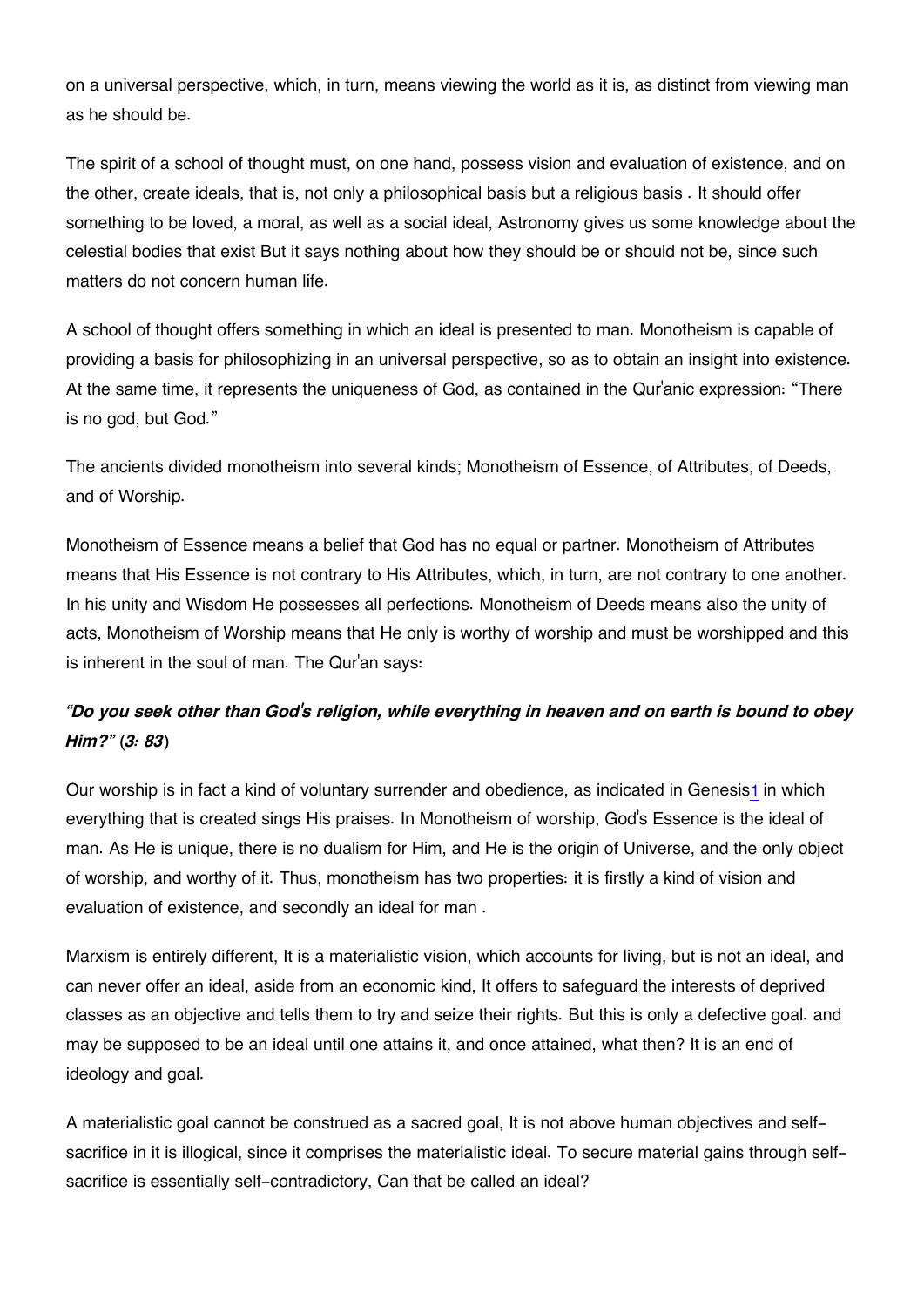Marxism is in fact an absence of ideals and is a return to individual instincts. Its power lies in breaking fetters. It cannot account for all aspects of life, including political, social, economic, and moral ones, except indirectly, In such a case justice and ethics lose their real meanings.

A school of thought may evidence a spirit determined by the relationships of cause and effect, However, a school of thought must have a suitable idea so as to lend a world perspective. The converse is not true, since a world vision without a suitable ideal does not by itself provide an overall elan or spirit in a school of thought.

To be constructive, man looks to the future, not to the past and present. Therefore, philosophy alone is not enough. World visions have also another difference with one another; one of them creates an obligation, while another does not. In other words, one of them gives man responsibility, while another does not.

Monotheistic world vision creates a divine obligation, Others like existentialism lack a spiritual foundation. A man may say: "I am responsible for myself, because I am free," But this kind of freedom does not make sense, since it is unrelated to everything else, thus causing many difficulties. Suppose I am free and ungoverned by any obligation, either environmental or divine.

So, as they say, I am responsible for myself, and none else is responsible for me. Does that involve responsibility to others, too? Should I choose something for myself which would be profitable for others also? If they put this responsibility on me, where does it come from? Others are free, too, and that absolute freedom has no harmony with responsibility before others.

In this kind of freedom they speak of, becoming a model for others is also meaningless. It would mean giving generality to my choice and claim that that choice is not only good for me, but also for others. But others are free, too, and no agent can be preferred to one's own will.

Moreover, we may agree so far that my choice may be so proper that it would affect and encourage others in their choice, But this influence is different from a feeling of responsibility in my conscience. Who would create an obligation in me to act in a particular way or not, keeping in view its effect on others? Is there a God to call me to account? You would say 'no'. Is there a conscience? Again, you would say 'no', Who then?

Monotheistic world vision, because of its ability to create ideals, obligation and responsibility, also serves as a guide. It shows the way to attain its goal, It gives joy and encouragement, and promotes in us a spirit of self-sacrifice. Above all, as Tabatabai, the great scholar, has said, it can be an element consisting of all the elements of teachings, The principle of monotheism is like water which saturates the roots of all thoughts, or like blood which carries the food to all parts of the body, or like a spirit which gives life and dynamism to a school of thought,

Concerning an ideal, Sartre and others say that man should not stop at a boundary, but he should go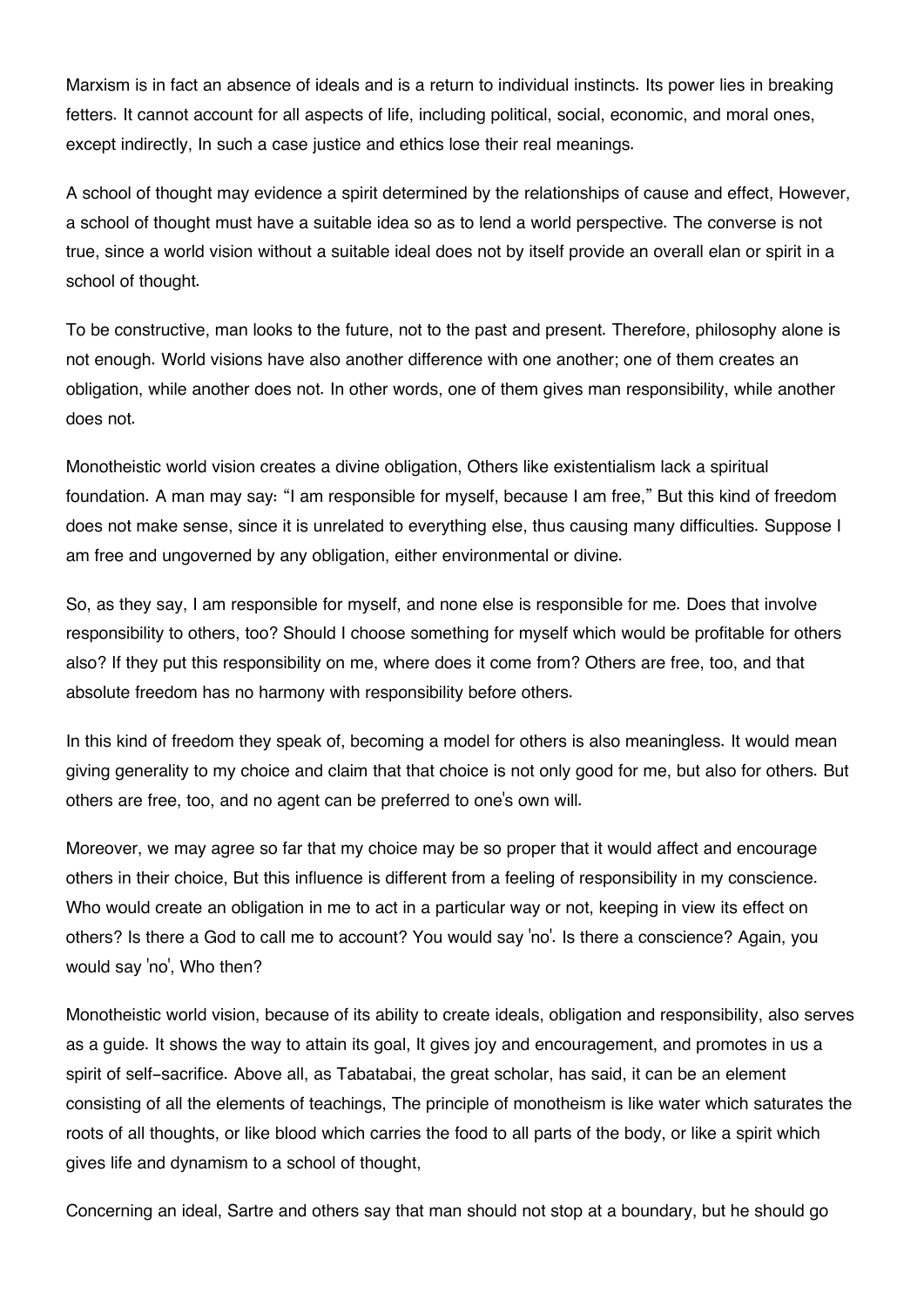beyond it and change the previous plan for a new goal, and in this way advance constantly, This means perpetual motion in a direction without having a definite goal and destination from the beginning, like someone who walks as far as he can see until a new horizon opens before him to go on, He does not wish to reach a definite point, for, he considers it the point of death.

In monotheism, however the goal is always there from the very beginning, clear, and unlimited, as well It always remains new and challenging. No other world vision constitutes the source and spirit of a school of thought, as both an ideal and a motivating force. At the same time, monotheism creates obligation, produces joy, provides guidance and encourages self-sacrifice, It sustains comprehensive development of a community, so that all problems may be solved, It is only monotheistic world vision which is comprehensive enough to possess all the above qualities.

<span id="page-20-0"></span>[1.](#page-18-0) The Qur'an: 62: 1, 61: 1, and 13: 15.

### **Chapter 4: Islamic Faith and Human Perfection**

What is that faith which is spoken of in Islam and referred to throughout the Qur'an, as an axis around which all questions revolve? It refers to faith in God in the first place. In the second place, it connotes faith in angels, holy books, prophets, Resurrection, etc. In Islam, is faith a goal for mankind or a means for other goals?

All these are goals for man, for no divine goals or means are involved. These goals are meant as human accomplishments towards perfection.

Is faith itself a human perfection which has been recommended to him? Or has man been called upon to have faith because of its good effects? Philosophers put this question like this: "Is faith a blessing for man, or something useful?" There is a difference between a blessing and being useful. A blessing is in itself a perfection desired for itself, not for something else. But anything useful is good because of its beneficial effect. It is a prologue to a blessing, but not a blessing in itself.

In discussing Islam as a school of thought, it must be clarified whether faith is a goal and a blessing, irrespective of its effect. We speak of effects of faith and say it gives tranquility and fortitude against calamities, and in a society the people can trust one another, and show benevolence and avoid malevolence.

But is faith good because of its effects, or because it seeks perfection in itself? Here comes the question: What does human perfection consist of? This is more difficult to answer than the perfection of other matters. In the world we can often distinguish perfection of things. We can say how a perfect apple should be; it refers to its flavor, color, delicacy and shape, and if an apple has these qualities we call it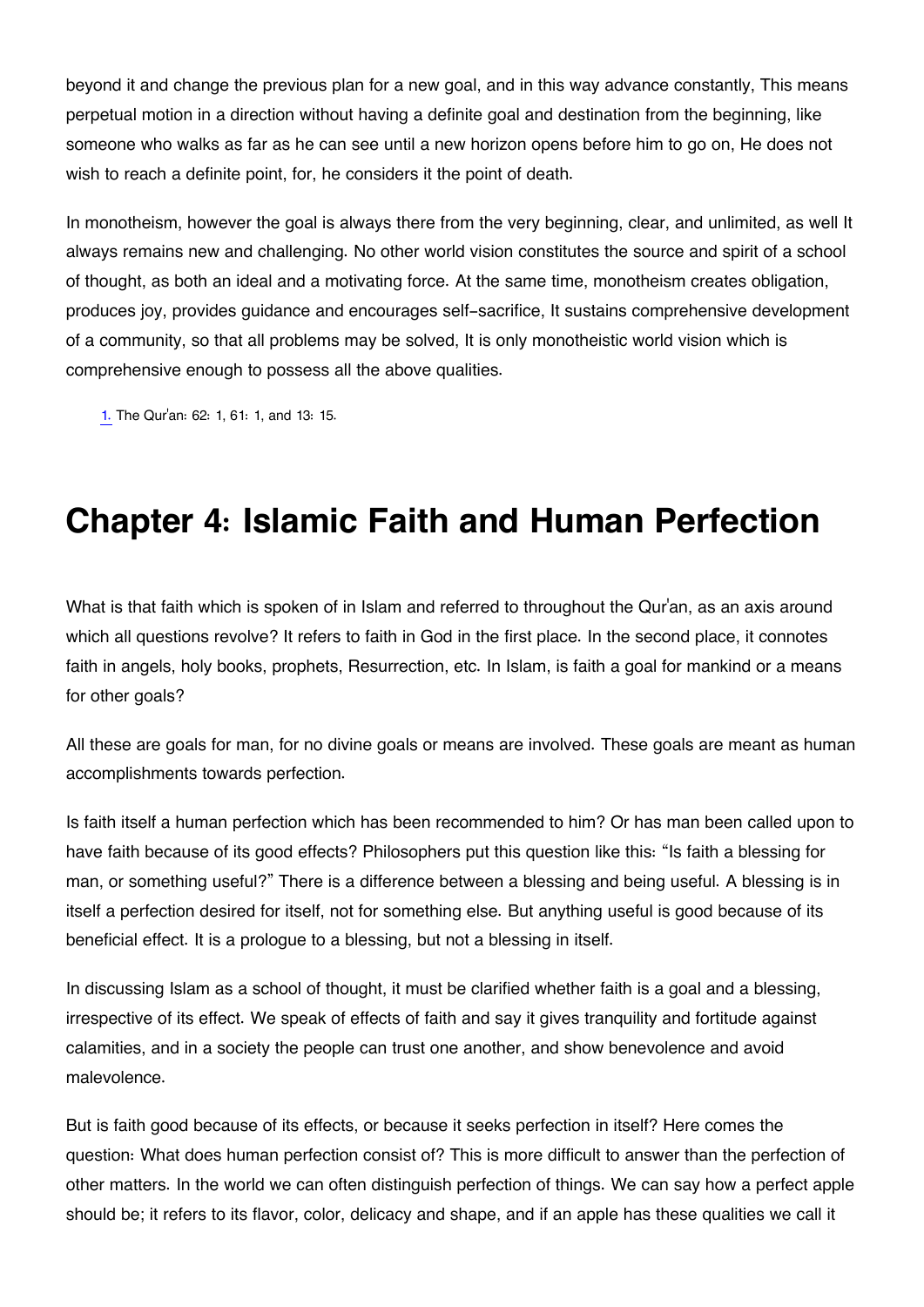perfect.

A perfect house can easily be defined, so can a horse. But it is most difficult to define a perfect human being Therefore various views concerning him must be studied to see which is right, or if we cannot do so scientifically, at least we should see how and to what extent such views are confirmed by the Qur'an.

Can it be said that a perfect being is he who gets maximum benefit from nature which is external to him? But this is wrong for two reasons:

Firstly we do not define other things in this way. We do not say a horse is perfect merely because it gets the highest benefit. We should consider its own particular qualities and assets. We do not think a horse perfect because of eating a large quantity of fodder. Nor do we call an apple perfect because of its getting more air, water and light. Secondly, it is hard to conscientiously agree that the most perfect man is one who benefits most from nature For it implies that a defective man is he who benefits less or least!

Let us compare two human beings: Muawiyah enjoyed maximum benefits in his eighty years of life. He was ruler of Syria for forty years (Twenty years as a powerful governor, and another twenty as a powerful Caliph).

Then there was Ali (a) who lived an ascetic life, with a philosophy for it, whether this philosophy was to be free, or generous or humane, or not to be taken in by the world, but to give his heart to spiritual things, Whatever it was, his share of this world's gifts was a few loaves of bread, Should we then call him imperfect on account of his benefiting least from the world?

If we say this, we are making out man to be less than an animal, for, we do not evaluate any animal by the standard of its benefiting from the world, even though some people have no other thought but this in evaluating human beings. But there is no one who believes this to the extent of negating every spirituality.

Here another point comes up, that is, if such benefiting is not human perfection in this world, what about the next one? This would mean the perfection of man is to deserve and benefit from God's gifts. However, this is not possible in its utmost measure in this world, so people pray for securing maximum benefit in the next world. In speaking of such worship, Ibn Sina (Avicenna) says; "For such men worship is like working for which a wage is expected so that, without that wage, there would be no willingness to work."

From the viewpoint of Islamic logic, such a belief would mean a deficient kind of worship, to show devotion and worship only in order to be rewarded in heaven, There are many references to this by the Imams (t) such as this: "Those who worship for fear, act like slaves fearing their master."

Similar are the words of Ali (The Nahj ul Balaghah, Wisdom 229: "Some worship God for the sake of their desires, and that is merchants' worship; some worship for fear, and that is slaves' worship; and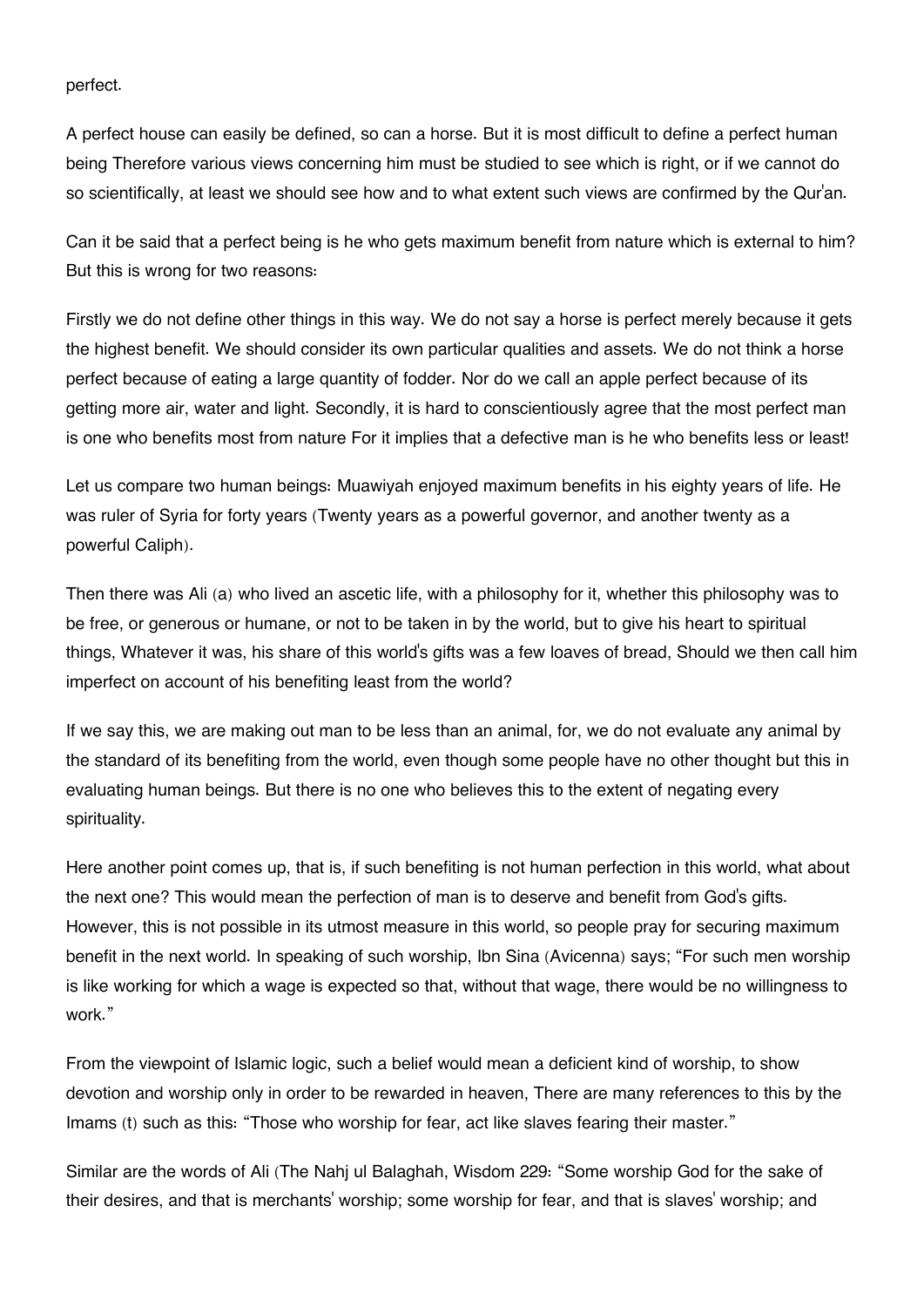some worship out of gratitude and that is the worship of the noble,")

Again, in another saying, Ali (a) is even more explicit: "O God, I do not worship you for fear of your Fire or for cupidity in desiring heaven; I worship you because you are worthy of it."

Therefore, it is not right to think of human perfection as the ability to secure maximum material benefits, even by negating every virtue in this world, or to postpone such benefits to future life. There are various materialistic views all of which end with the idea of benefit, Spiritual views are of the following types:

**1)** The first and perhaps the most important is the view of the gnostics concerning "Perfect Man ." Their view is derived from various religions They are inspired by ideas, such as 'Adam', 'Prophets', 'Saints' and the 'Perfect Man' like the "awaited Mahdi" . Mackinion has written a book entitled "Perfect Man in Islam" which has been translated into Arabic by Abdur Rahman Badawi, In it he says: "The theory of perfect man is not a Hellenic bequest, for, Greek philosophy has said nothing of it. "

In the Islamic world this topic has been presented by the Sufis, and especially by Mohuyuddin Arabi. There are similar books by Abdo-Karim Deylami, Aziz-el-Din Nasafi, and a Sufi poet called Sayyid Muhammad Bururgedi. The gnostics have a clear view about man's perfection and a perfect man, which may not be wholly acceptable to others, but they offer it with a decisive finality.

They believe that there is one truth and that is God. They consider other things shadows of the truth. In their opinion everything is an attribute of God. If we die without recognizing the truth we would have died in infidelity, ignorance, darkness and absolute unawareness.

A man is perfect when he understands the truth and attains it They think it impossible for God to appear in man or be allied to him, For them incarnation is dualism, so attaining the truth or God means losing one's identity in Him, and that is when man understands the whole truth, and then he will know himself. God is the only truth and everything else is its manifestation, This is some- what similar to the phrase of 'approaching God, except that they believe in phases of proximity, subject to a definite order. So, there are stages of gnosticism before truth is attained, One who does not attain it is imperfect, and man's humanity consists of knowing and attaining truth.

What helps this advance towards God and truth are love, affection and familiarity. The way to Him is through the heart, not the mind or philosophy Every other perfection is derived from this perfection, and for that reason alone it may be considered perfection. Is asceticism perfection? They will say, yes, because it is a condition for following this path. So are humility and other qualities like assistance, and guidance which are moral goodness.

**2)** Divine philosophers have a view different from that of the gnostics. They think human perfection depends on two things: (1) recognition of facts, or wisdom. Gnostics emphasize truth, but the philosophers attach importance to wisdom, which for them is understanding the reality of things and existence as they are, generally but not to wisdom. For example, the properties of an apple are related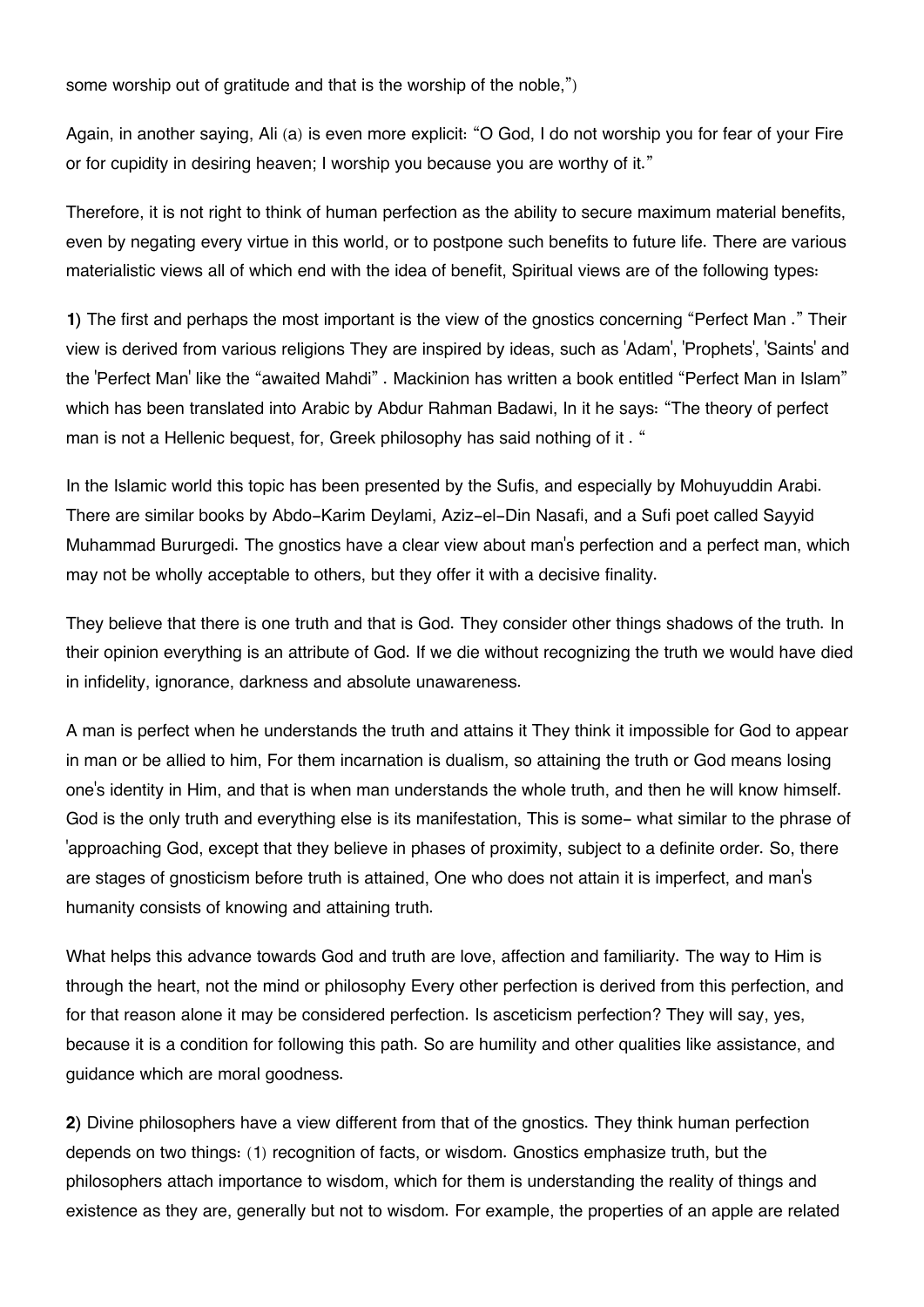to science, not to wisdom. Similarly knowing a city or a house as a whole unit, is different from knowing parts of it.

A sage considers human perfection is the general context of proper and scientific recognition of the universe, His subjective world is a scientific and intellectual one which corresponds with the objective world. For example in an objective world there is God, and His Universal Order, material, and immaterial, In the scientific and intellectual world, too, these things must exist.

For them, then, a perfect human being must recognize wisdom. We may discuss the proof and evidence of wisdom, but we cannot discuss its origin and principle, The Qur'an says:

#### *"The blessing of wisdom may be granted to anyone who He wishes, and he who received it, found much goodness. "(2:269)*

Beside wisdom, as a requisite of perfection, a sage also considers justice as a requisite, that is, moral justice on which social justice depends. This means that there should be an equilibrium between human powers and instincts ruled over by his intellectual power. In other words, the intellect must dominate all appetites, passions and imagination, so that each of these powers should be given the moderate share it deserves. In the terminology of a sage what is related to wisdom is called speculative intellect, and what is related to justice is a named practical intellect.

The question that was about 'faith' may be repeated in connection with wisdom, Does wisdom represent to a man an end or means? And is knowledge an end in itself or means, or both?

Is knowledge human perfection? If it is, then it involves benefits, and without benefits it is useless, and the more it benefits, the better it is.

**3)** A third view is that human perfection lies in sentiments, that is, love. This is an ethical viewpoint that claims that a man who has more affection for others is perfect, and if he shows little affection to others he is imperfect, The basis of moral depravity is selfishness; the more one abandons selfishness and shows love for others, the more perfect he is. This is a point emphasised also by Hindus. Gandhi insists thoroughly on this point in his book "This is my Faith . " Hindus emphasize both truth and love, and criticize western civilization which has negated these two things.

4) Another view is that human perfection is beauty. This, of course, does not refer only to physical beauty, but mainly to spiritual beauty. Artistic things show an artistic spirit which creates beautiful things.

**5)** Another view which may be called a prevalent western one is materialistic, and holds that human perfection lies in power. The more powerful a man is and the more dominating over his environment and other beings, the more perfect he is. Darwin's Theory of Evolution reflects this idea. According to Darwin's criteria, a more perfect being must be powerful enough to preserve himself and remove his rival in the struggle for survival.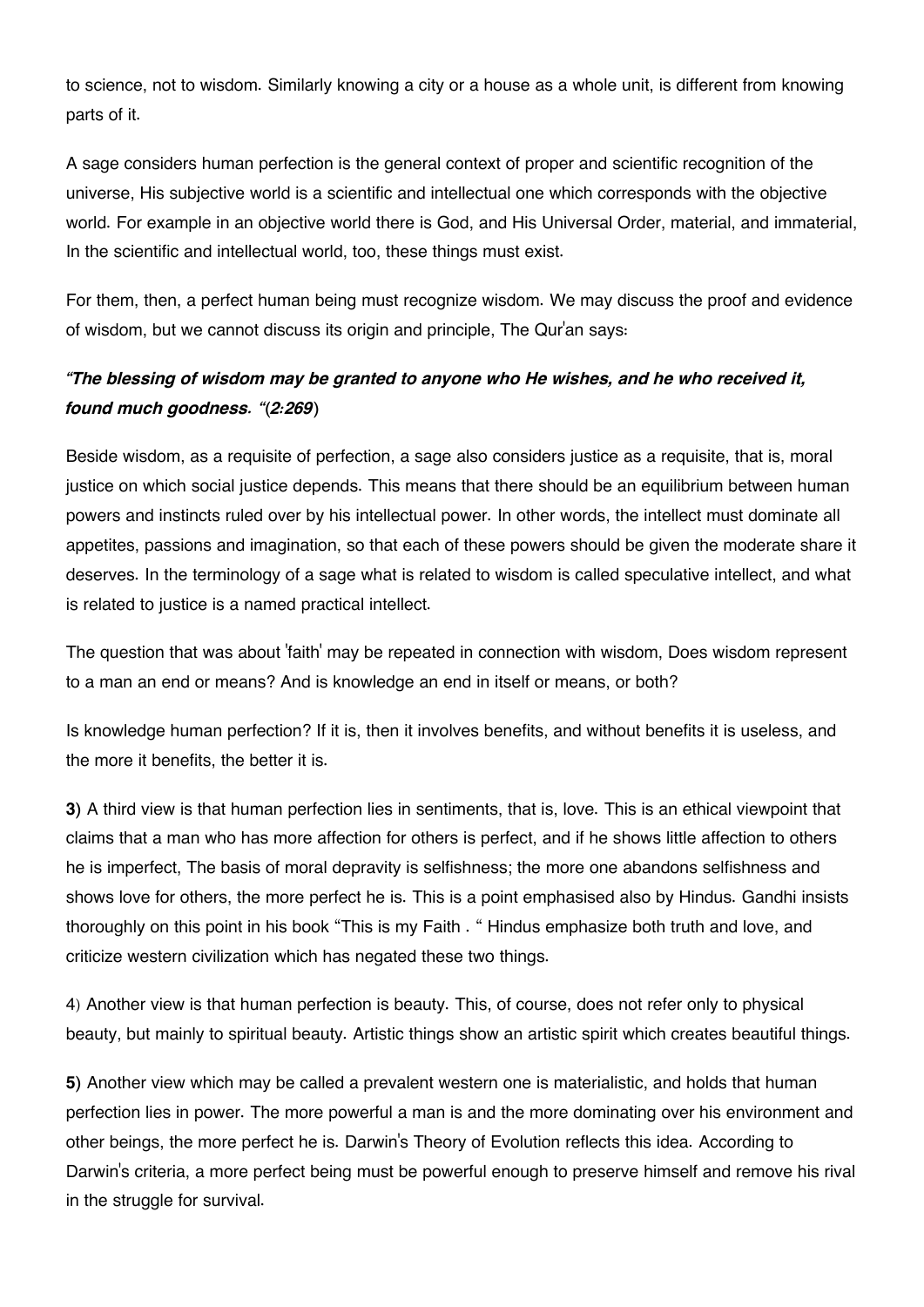Darwin is criticized for having annihilated morality by his survival principle. Some Westerners claim to have discovered that knowledge is what benefits mankind, makes him more powerful, and prevails over nature. Thus they promoted empirical science, to be used as an instrument of developing civilization and technology.

This idea had its uses, but they went to such excess that it caused more damage than benefit. They ignored the sacredness of wisdom, truth, love and faith in which men had believed before. To them, everything became subordinate to power, and so they tried to change the course of human advancement. Since then, mankind tends to be devoid of faith in any spirituality, and if they claim spirituality they act in a contrary manner.

Nietsche' s philosophy, has been criticized for being too extravagant . In any case he has been frank and outspoken. The logical conclusion of his (and of the intellectual path Bacon and others have followed) is to place science in the service of power, and to recognize human perfection only in power.

## **Chapter 5: Summing up Islamic Monotheism**

What is the viewpoint of Islam concerning human perfection? When a school of thought wishes to build up a following, it must provide guidance and strengthen the resolution of its following, it presents its goal to them, and asks them to follow it,

The goal of Islam is the same as the true objective of a Muslim, The conceptualization of a perfect human being is in fact a discussion of the fundamental Islamic ideal and its ideology.

Various views concerning human perfection and a perfect being have already been discussed, and here a summary of them will be given.

According to the gnostics, truth is the basis of everything. By truth, they mean the Essence of God, and His manifestation is the shape of created things and beings. Man, too, as a more wholesome creature gains perfection through his return to Him, Thus everything but truth which is God, is His shadow, while in itself it is a reality. God means absolute God, and nothing is equal to and comparable with Him. They believe also that man can attain unity with God, or, as they say, can be annihilated in His essence.

Man is a being, separated from his Originator, Man's perfection and happiness consist of his return to his origin in God's Essence. They also offer ways and means to attain this goal, and this lies through the whole of man's essence, that is, his heart and its changes and transformations which remove the obstacles to perfect unity. Their means consist of love, worship and self-purification.

Divine philosophers, however, think differently, they consider man's essence to be his intellect, and other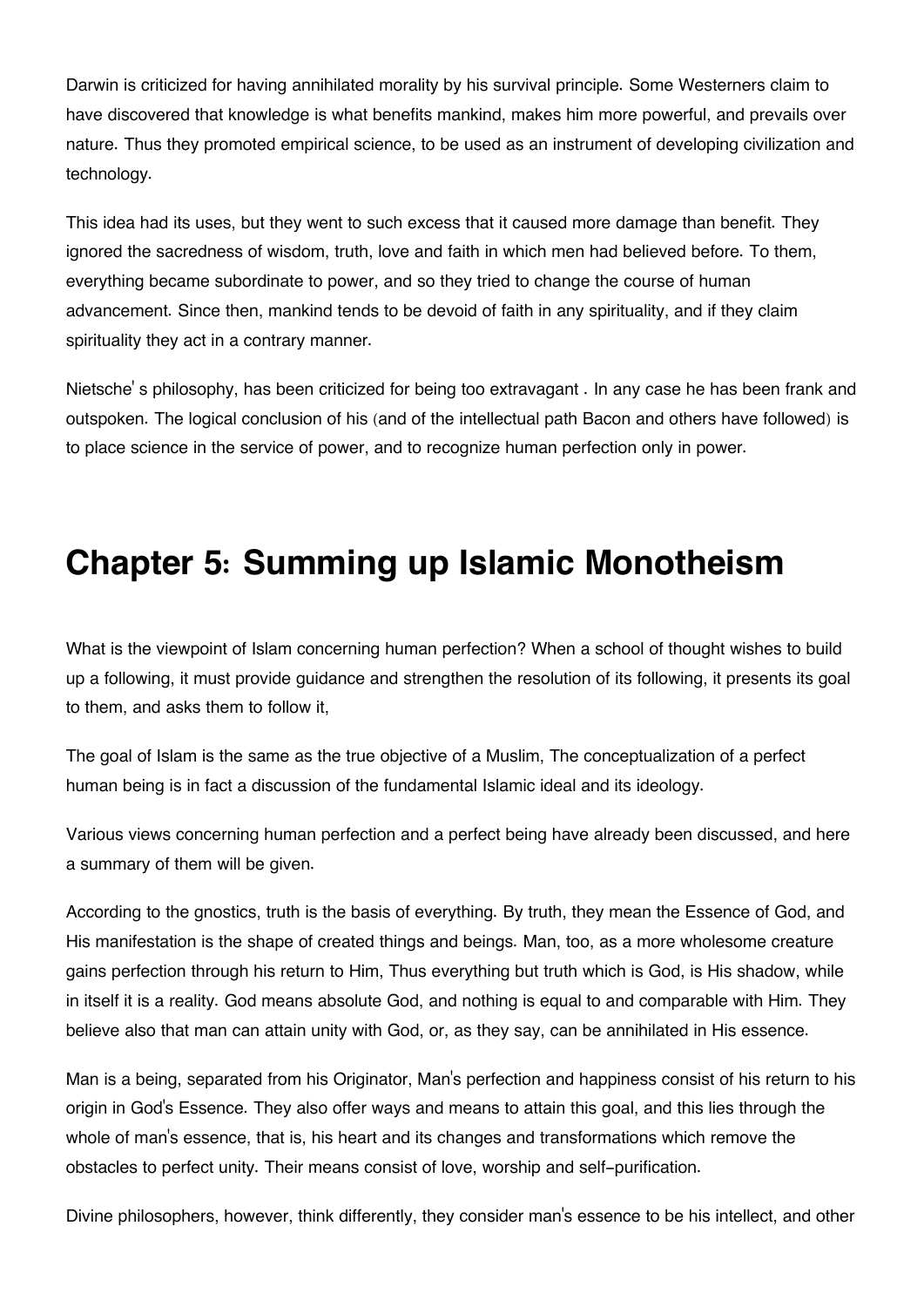things are secondary matters, the perfection of the intellectual power has two aspects: speculative and practical. The speculative or theoretical aspect is wisdom which means the recognition of things as they are, and its practical aspect is justice, by which they mean that man's whole essence must be ruled over by intellect and not by instinct or other forces.

According to Plato, his Theory of Republic points to a Utopia in which philosophers become rulers and rulers philosophers, this theory is also applied to individuals, and it is said that a man is happy when his essence is ruled over by philosophy. For them, attaining truth is not under consideration; they emphasize thought and reflection, not heart and spirit. The way to attain the goal is intellect, logic and reasoning.

Another group consider love to be human perfection, and that means forgetting self and loving others, so that there would be no boundary between self and others; and when there is a question of choice, others have priority over self. A being whose noble human sentiments have developed to their limit, may be considered a perfect being.

Yet another school of thought considers beauty to be the essence of human perfection, not only physical beauty, which is not significant, but spiritual beauty and high morality. This is the basic belief of the Socratic school. They say truthfulness is good because it is beautiful. The word 'good' is applied to the senses as well as intellect.

Knowledge is for them a perfection because it is beautiful, and opposite, i.e. ignorance is ugly. Power and weakness, too, come under the same category. In Socratic ethics everything is based on either intellectual beauty or ugliness. Poetry, art and originality mean creation of beauty, and a creator of beauty must be beautiful himself to be able to create beauty. Only a beautiful spirit can compose a beautiful poem or paint a beautiful picture.

There is a story about one of the Qajar kings who composed one line of a couplet, and was unable to compose the second line. He sought the aid of various poets, until one of them supplied the second line, which was found to be the best. The first line was this:

"No one has ever seen beauty like Yusuf's,"

and the second line was the following:

"But He who created Yusuf (Joseph) has the true beauty."

And this is very true, for, only the Creator with utmost beauty can create beauty in His creatures.

Now let us see what Islam thinks about these views. Does Islam agree with the question of 'truth' as being perfection? We cannot wholly accept the gnostic view. For Islam God is not a Creator in the sense of a father - like being capable of procreating other beings. If so, what is He after accomplishing the task of creation? Is He like a father who has children, or a mere provider of livelihood to creatures, or according to Aristotle, the first motive power?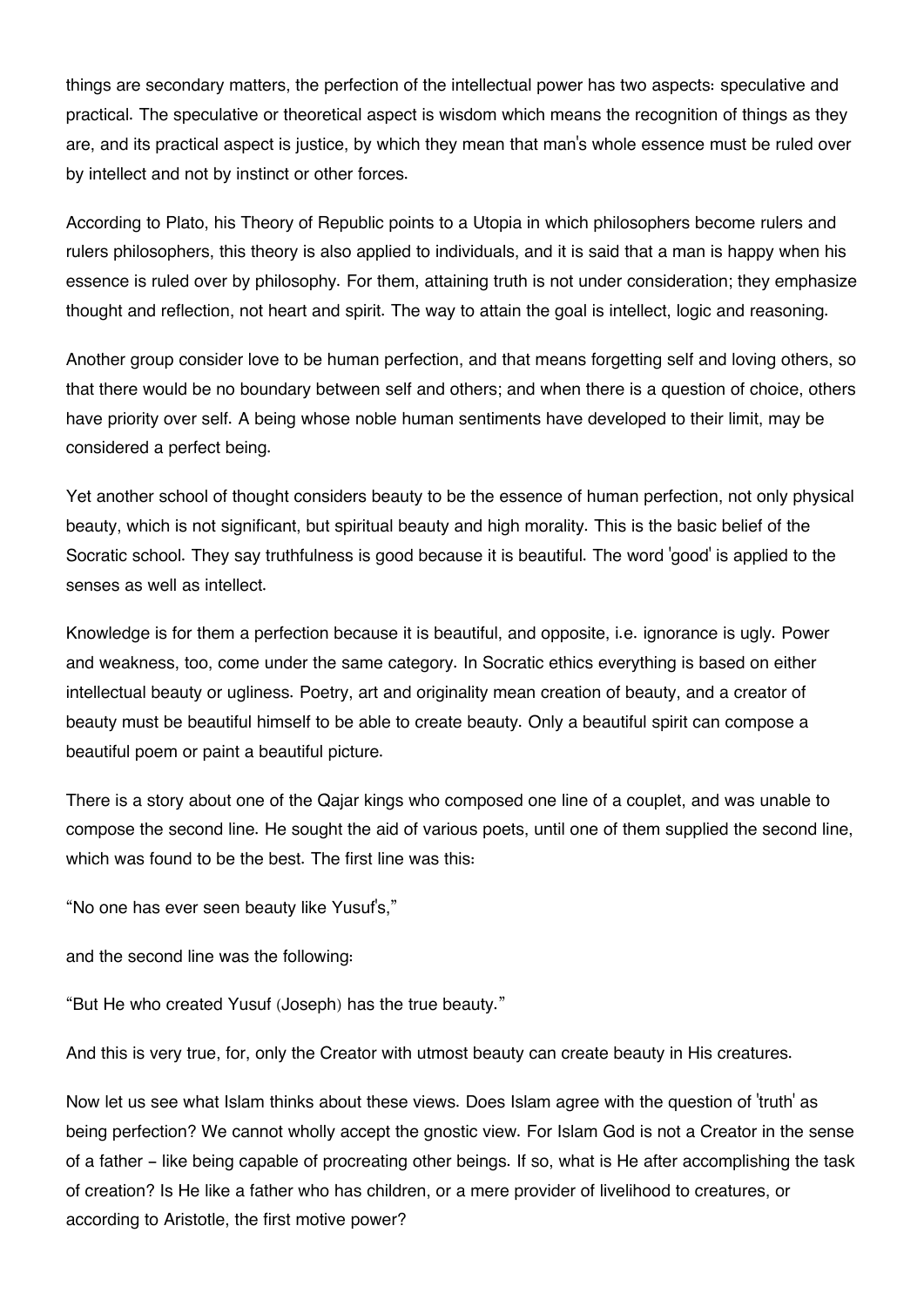Islam's logic about God is much higher than that there is nothing that can be compared with Him. If he is 'Reality', then other things are a "mirage", or a 'shadow'. The Qur'an says:

#### *"God is the light of heaven and the earth" (24: 35)*

It means, He is what He is, and other things, too, are attributable to Him. Other references to God in the Qur'an show that He is 'absolute truth'. Again the Qur'an says:

#### *"We will soon show them our signs in the world and in their minds to assure them that the Qur'an is true." (41: 53)*

In fact, when someone has faith in God, everything else is reduced to nothing for him, for, he has found something compared with which other things are worthless, Sa'di has expressed this idea beautifully in his poetic work 'Boostan':

"The way of intellect is a maze; but, for the wise there is nothing but God ." And to explain the matter of nothingness, he says: "This can be told to a discerner of truth, but men of conjecture will cavil at it, Saying, what, then, are heaven and earth? Who are human beings, beasts and demons?"

He, then, answers his questions and says they are not mutually incompatible:

"You, my wise friend, have asked well, and I will answer to your intellect's approval; that the sun, sea, mountain and firmaments, human beings, demons, jinn, and angels. Whatever they may be, they are too inferior to speak of existence, before His Essence."

If He is, other things are nothing. It is impossible to turn to another pole once a man knows God, or to assume anything as a goal. Thus, faith in Islam is higher than any possibility of comparison with any other maker but God, a truth and reality before which nothing may be considered true and real.

But is wisdom, which is claimed by a sage, of importance in Islam? The principle of wisdom, that is, recognition of facts as they are, is acceptable in Islam. The Qur'an says:

#### *"He will grant the blessing of wisdom to anyone He wishes, and he who found it, received much goodness." (2: 269)*

How can we interpret this verse? Wisdom is called a human blessing, and is almost the equivalent of perfection, and not only something useful.

Justice, too, is similar, that is, social justice. Of course social justice is related to the perfection of individuals concerning moral justice. Islam believes in moderation with respect to powers and instincts, and rejects extravagance. It does not consider the rule of intellect alone adequate, should also be faith, Islam regards human power to philosophize as too weak to be a ruler of man, philosophy combined with faith can act as a governor.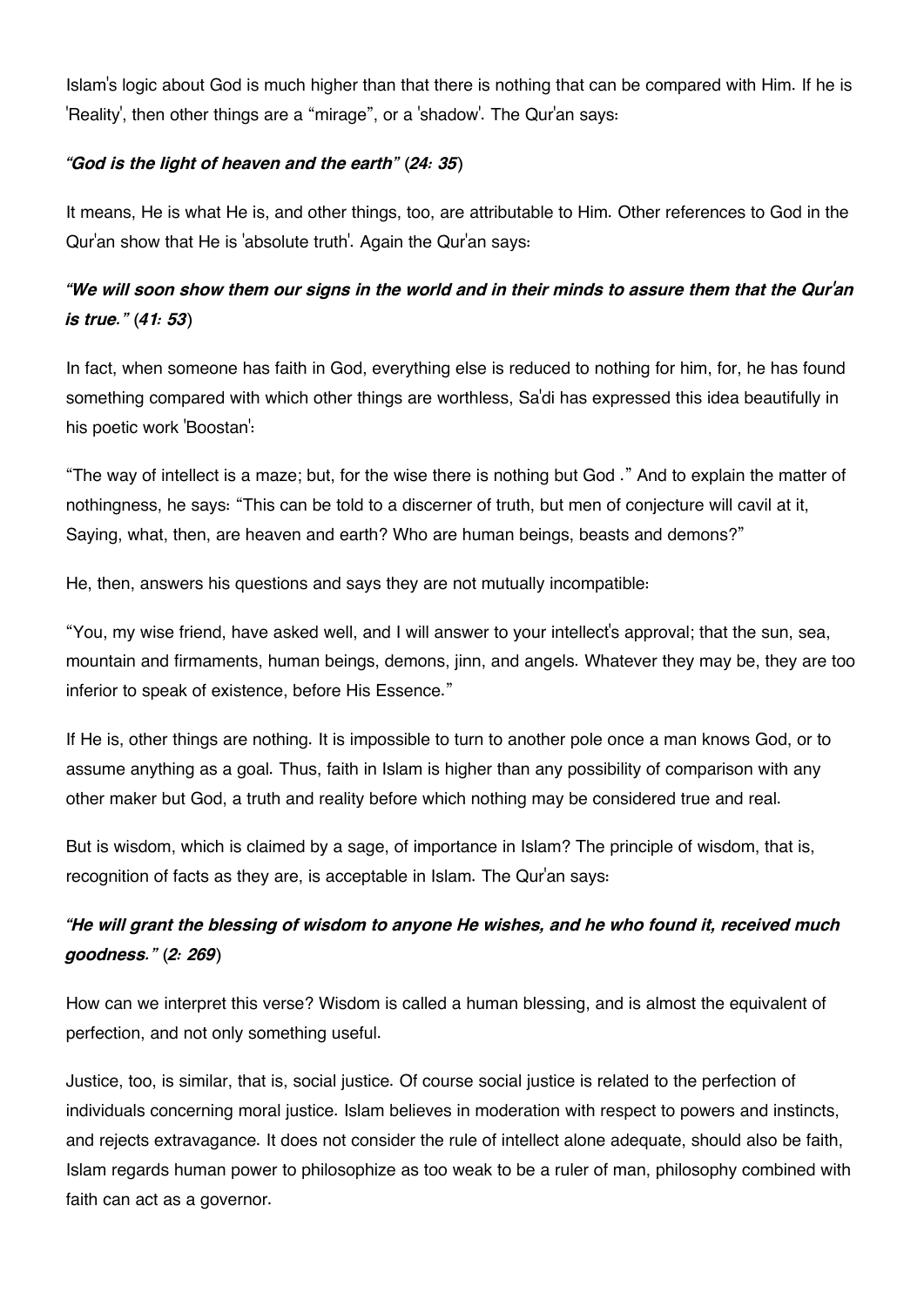But concerning 'love' in Islam, what more can be said than the following In a chapter of traditions entitled "Kindnesses and Mutual Affections", the Prophet (S) asks his companions: "What handle of faith is stronger?" Each of them gives a different answer, one says 'prayer', another says 'fasting' or 'pilgrimage', etc. He says: "What you said is true, but none of them is the strongest," They ask: "What is it then?" He answers: "Loving others for the sake of God . "

Which of the above beliefs are of first importance, and which are secondary? There is also the question of 'worship The Qur'an says:

#### *"I did not create angels and human beings except to worship me," (51: 56)*

So, worship is presented as an objective. There may, of course, be some who do not believe in this. We have already discussed the view that upholds material benefits, involving the negation of human perfection and existence of perfect beings. They consider everything, including knowledge, useful to the extent of benefiting mankind.

This has been the course of human thought since Bacon?????. Today the claim is made that society has advanced and evolved, which society is more perfect? Is it the one which is nearer reality or faith? Or the one which has attained more wisdom and justice or love? They say: "No, it is a society that can secure more benefits, more techniques, and more science, all of which have provided mankind with better living and greater material benefits ."

This greater benefit, as they see it, is no more than what is enjoyed by animals and plants to the extent of safeguarding bodily health and growth, and catering to lusts and appetites.

Thus according to them, there is no human perfection beyond animal and vegetable perfection. Science, too, is for man like a horn for an animal, that is, a weapon for survival.

Now let us consider worship. What is worship for? There are two ways of looking at it. For ordinary people worship is for obtaining a better reward from God in the next world. The rewards of this world are limited, so, worship gives the hope for deeper and greater compensation in after life, including houris, heavenly palaces, honey, delicious fruits and drinks!

But this is no more than animal perfection, even though it implies a lasting life hereafter.

But worship may have another meaning, It is not the worship of a slave, but of the free and noble. In the latter kind of worship securing benefits is never the objective, nor is it deliverance from physical and material sufferings. It is far above animal appetites, It is worship for the sake of love, affection and gratitude. It is then that worship finds a meaning equivalent to the love of truth, and God is then not considered as a means of life in this or the next world. God will, then, be truth itself and the true objective.

This type of worship assumes a lofty position, since it is not a means, but an end in itself.